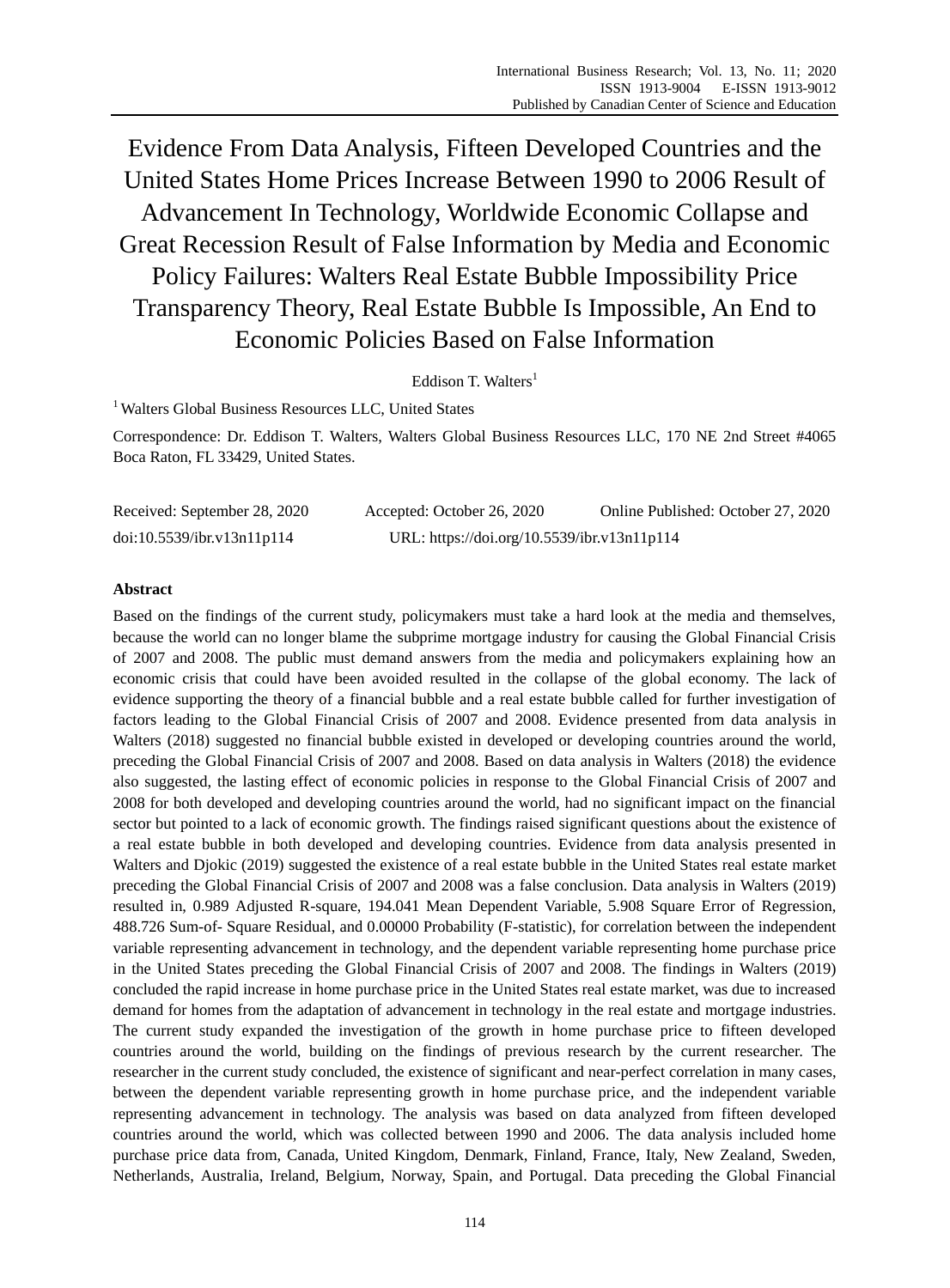Crisis of 2007 and 2008 were analyzed in the current study. The researcher in the current study concluded the existence of overwhelming evidence suggesting advancement in technology was responsible for the rapid increase in home prices in developed countries around the world preceding the Global Financial Crisis of 2007 and 2008. The result of data analysis in the current study provided further confirmation of the accuracy of former Federal Reserve Board Chairmen, Alan Greenspan and Ben Bernanke 2005 assessment which concluded, the occurrence of a real estate bubble developing was impossible due to the Efficient Market Hypothesis, before reversing course subsequent their assertion in 2005 (Belke & Wiedmann, 2005; Starr,2012). The result of the current study provided additional evidence supporting Eddison Walters Risk Expectation Theory of The Global Financial Crisis of 2007 and 2008. The result from data analysis also confirmed the need for the adaptation of Eddison Walters Modern Economic Analysis Theory. As a result of the findings in the current study, the researcher concluded the development of a real estate bubble is impossible where there exists real estate price transparency, as is the case in most developed and developing countries. The researcher presented Walters Real Estate Bubble Impossibility Price Transparency Theory based on the findings. False information of a real estate bubble and predictions of a real estate crash disseminated through the mainstream media and social media can be a destructive force with a disastrous effect on the economy around the world. The failure by the media to hold themselves and policymakers to a higher standard resulted in the Global Financial Crisis of 2007 and 2008. The result of the failure by the media was a worldwide economic crisis and the Great Recession that followed the Global Financial Crisis of 2007 and 2008. Lessons learned from the Global Financial Crisis of 2007 and 2008 can assist in preventing another economic crisis in the future.

**Keywords:** global financial crisis of 2007 and 2008, Walters real estate bubble impossibility price transparency theory, Walters and Djokic quantitative analysis factor distortion theory, Eddison Walters modern economic analysis theory, Eddison Walters risk expectation theory of the global financial crisis of 2007 and 2008, real estate bubble, advancement in Technology

## **1. Introduction**

Based on the findings of the current study, policymakers must take a hard look at the media and themselves, because the world can no longer blame the subprime mortgage industry for causing the Global Financial Crisis of 2007 and 2008. The public must demand answers from the media and policymakers explaining how an economic crisis that could have been avoided resulted in the collapse of the global economy.

The lack of evidence in the literature supporting the theory of a financial bubble and the theory of a real estate bubble called for further investigation of factors leading to the Global Financial Crisis of 2007 and 2008. Evidence presented from data analysis in Walters (2018) suggested no financial bubble existed in developed or developing countries around the world, preceding the Global Financial Crisis of 2007 and 2008. Based on data analysis in Walters (2018) the evidence also suggested, the lasting effect of economic policies in response to the Global Financial Crisis of 2007 and 2008 for both developed and developing countries around the world, had no significant impact on the financial sector but pointed to a lack of economic growth. The findings raised significant questions about the existence of a real estate bubble in both developed and developing countries. Evidence from data analysis presented in Walters and Djokic (2019) suggested the existence of a real estate bubble in the United States real estate market preceding the Global Financial Crisis of 2007 and 2008 was a false conclusion. Data analysis in Walters (2019) resulted in, 0.989 Adjusted R-square, 194.041 Mean Dependent Variable, 5.908 Square Error of Regression, and 488.726 Sum-of- Square Residual for correlation between the independent variable representing advancement in technology, and the dependent variable representing home purchase price in the United States preceding the Global Financial Crisis of 2007 and 2008.

The current study expanded the investigation of the growth in home prices to fifteen developed countries around the world. Data suggested the existence of a significant near-perfect correlation in many cases, between the dependent variable representing growth in home price and the independent variable representing advancement in technology based on data analyzed from fifteen developed countries that were collected from 1990 to 2006. Data from the Organization for Economic Cooperation and Development (OECD) database which included, Canada, United Kingdom, Denmark, Finland, France, Italy, New Zealand, Sweden, Netherlands, Australia, Ireland, Belgium, Norway, Spain, and Portugal, preceding the Global Financial Crisis of 2007 and 2008 was analyzed in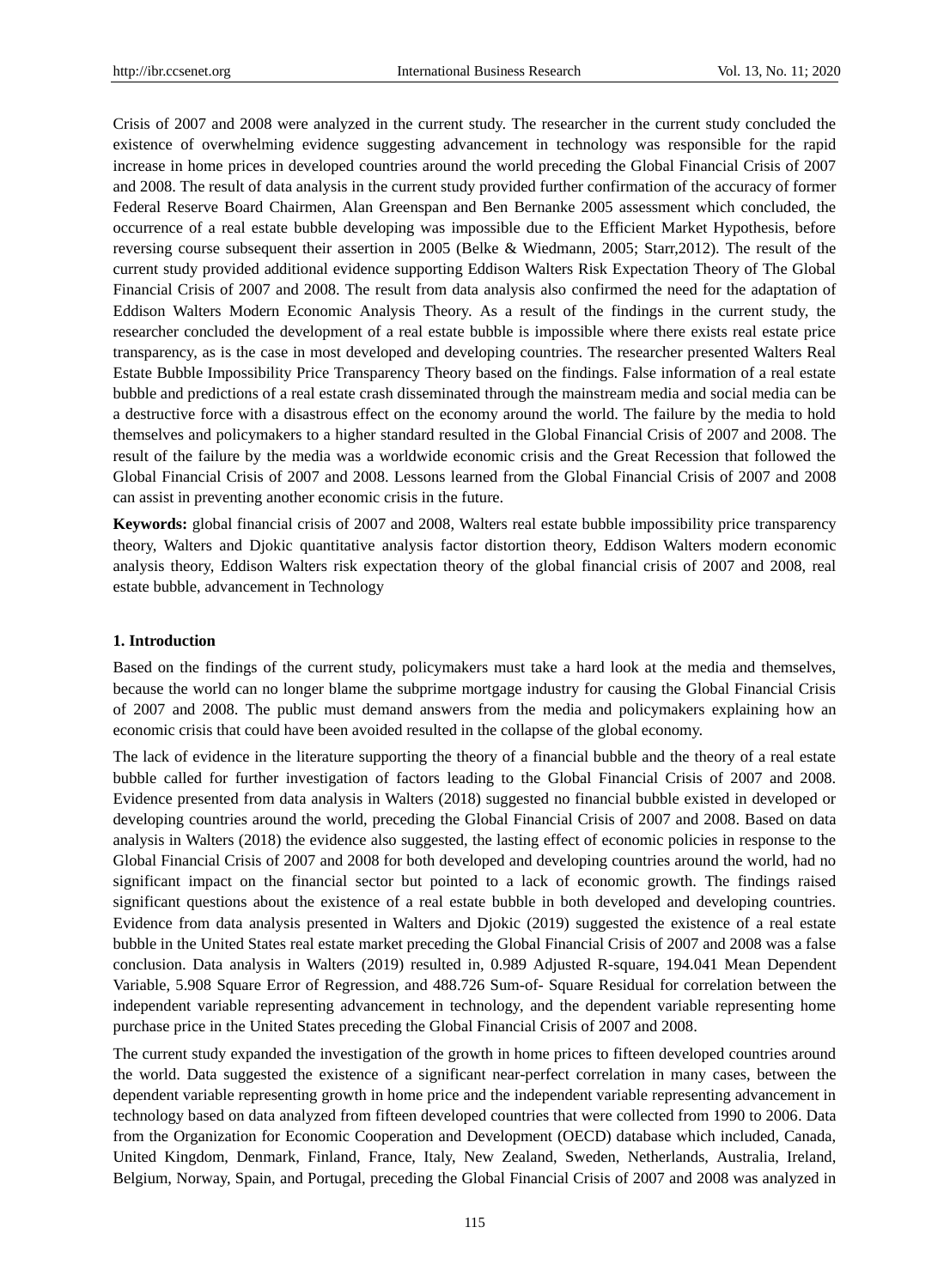the current study.

The researcher in the current study concluded the existence of significant evidence suggesting advancement in technology was responsible for the rapid increase in home prices around the world preceding the Global Financial Crisis of 2007 and 2008. The result of the current study provided further confirmation of Eddison Walters Risk Expectation Theory of The Global Financial Crisis of 2007 and 2008, and the need for the adaptation of Eddison Walters Modern Economic Analysis Theory.

#### **2. Background of Study**

The motivation for the current study resulted from an investigation into the lack of evidence supporting the existence of a real estate bubble preceding the Global Financial Crisis of 2007 and 2008 in the literature, despite widespread acceptance of the theory of a real estate bubble preceding the financial crisis by researchers around the world. Eddison Walters Risk Expectation Theory of The Global Financial Crisis of 2007 and 2008 presented an alternative explanation of the true nature of the Global Financial Crisis of 2007 and 2008. The explanation ruled out the existence of a real estate bubble preceding the Global Financial Crisis of 2007 and 2008. The theory explained the increase in home purchase price resulting from the rapid adaptation of technology in both the mortgage industry and the real estate industry from 1995 to 1999. The theory pointed to false information from the media as a significant factor causing the financial crisis. An abundance of media coverage of the false theory of a real estate bubble, which was widely accepted without evidence supporting the claim, along with predictions of a real estate market crash, significantly increased risk expectation levels in the financial market. Evidence suggested an irrational reaction by the financial market resulting from fairs that mortgage-backed securities were worthless. Significant risk expectation in the financial market triggered the events leading to the Global Financial Crisis of 2007 and 2008. The findings of several studies by the current researcher assisted in the development of Eddison Walters Modern Economic Analysis Theory. The goal of the theory is to prevent future errors, such as the error falsely concluding the existence of a real estate bubble leading to the Global Financial Crisis.

#### **3. Statement of the Problem**

Evidence in previous studies by the current researcher suggested, no real estate bubble existed in the United States real estate market preceding the Global Financial Crisis of 2007 and 2008. The evidence also suggested technology was responsible for the increased demand that led to home purchase price increase. The false conclusion of the existence of a real estate bubble in many countries around the world, continue to be an area of significant concern by the current researcher today. As a result of the problem, the researcher conducted the current study that analyzed data in the real estate market of fifteen developed countries around the world, expanding the research on the United States real estate market in previous studies. Gaining an understanding of the nature of the growth of home purchase prices in the real estate market of fifteen additional developed countries, during the same period of previous studies, is critical research that will contribute to the literature. The study will significantly contribute to the understanding of the impact of advancement in technology on real estate markets around the world. The study will also significantly contribute to the understanding of the Global Financial Crisis of 2007 and 2008 and the existence of real estate bubbles. The information gained from the study can help avoid another financial crisis in the future.

#### **4. Purpose of the Study**

The current study focused on gaining an understanding of the impact of technology on real estate markets of developed countries around the world. The goal of the current study was to gain an understanding of the true nature of home purchase price increase around the world, to determine the likely existence of real estate bubbles in developed countries around the world during the period preceding the Global Financial Crisis of 2007 and 2008. A focus of the current study was also to settle questions associated with the possibility of the occurrence of widespread real estate bubbles in countries around the world.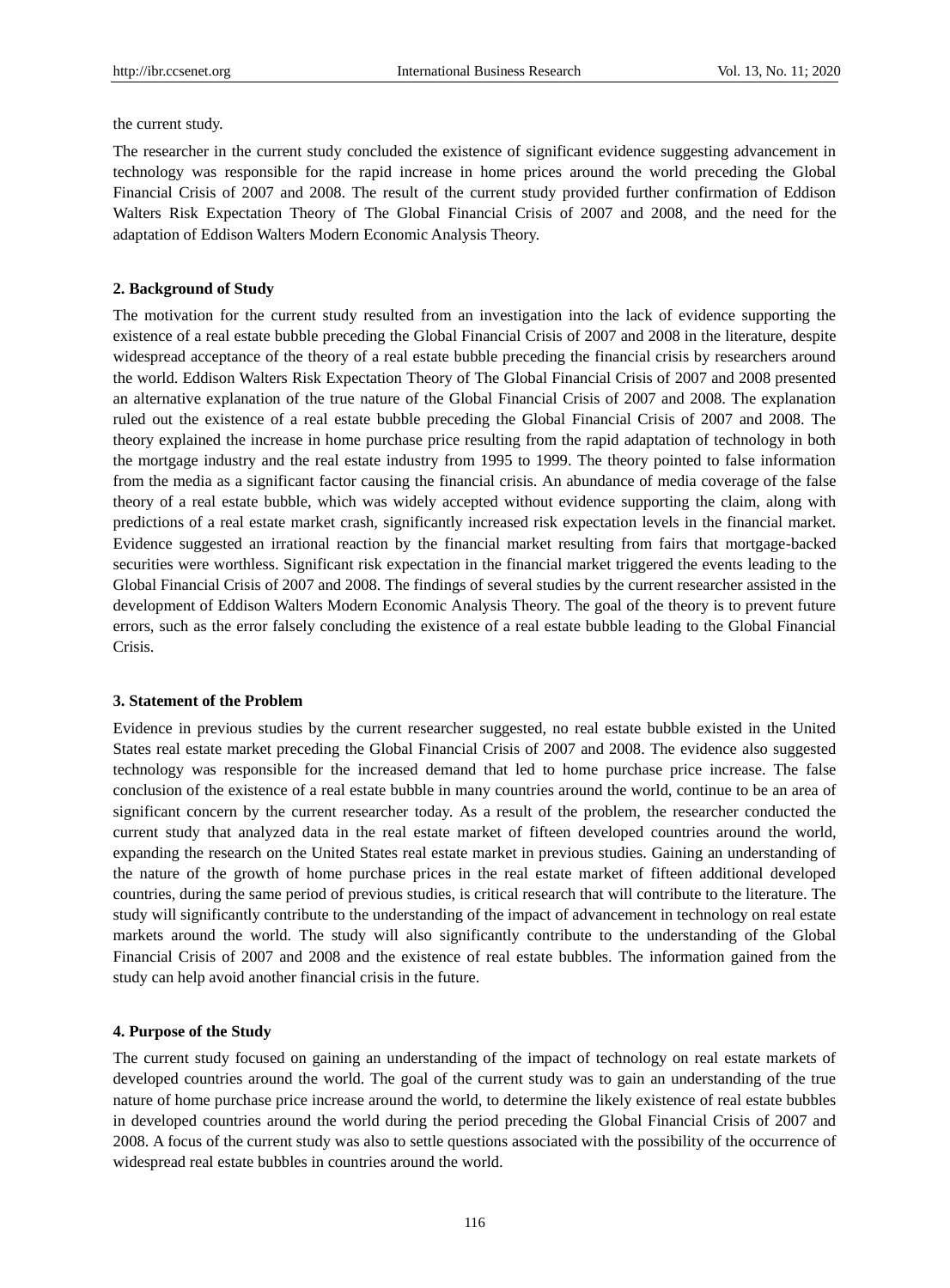## **Research Questions**

- 1. Did the data suggest the existence of a real estate bubble in developed countries around the world preceding the Global Financial Crisis of 2007 and 2008?
- 2. Did the adaptation of technology in the mortgage industry and real estate industry in developed countries around the world lead to a significant increase in home purchase price preceding the Global Financial Crisis of 2007 and 2008?

## **Hypothesis**

**Ho1:** The evidence from data analysis suggested, a real estate bubble did not exist in developed countries preceding the Global Financial Crisis of 2007 and 2008.

**Ha1:** The evidence from data analysis suggested, a real estate bubble did exist in developed countries preceding the Global Financial Crisis of 2007 and 2008.

**Ho2:** The evidence from data analysis suggested, technology did not lead to a significant increase in home purchase price in developed countries preceding the Global Financial Crisis of 2007 and 2008.

**Ha2:** The evidence from data analysis suggested, technology did lead to a significant increase in home purchase price in developed countries preceding the Global Financial Crisis of 2007 and 2008.

## **Nature of Study and Scope**

The current research was a quantitative study using secondary data. Mobile cellular subscriptions (per 100) people) in the United States from the World Bank Database, representing advancement in technology, and OECD House Price Index Database, representing growth in home purchase price was analyzed from 1990 to 2006 to gain an understanding of the correlation between the variables that were analyzed preceding the Global Financial Crisis of 2007 and 2008.

#### **Limitations**

Data analysis in the current study focused on explaining the correlation between the independent variable representing advancement in technology and the dependent variable representing growth in home purchase price of developed countries around the world preceding the Global Financial Crisis of 2007 and 2008. Conclusions were drawn on the existence of a real estate bubble in developed countries around the world preceding the Global Financial Crisis of 2007 and 2008, based on data analysis.

## **5. Literature Review**

Several questions were raised by the current researcher, resulting from an investigation into the Global Financial Crisis of 2007 and 2008 in Walters (2018), which called for further investigation. The researcher in the current study developed the Eddison Walters Risk expectation Theory of The Global Financial Crisis of 2007 and 2008 as an alternative to the account of the Global Financial Crisis of 2007 and 2008 found widely throughout the literature. The theory was developed based on the result of data analysis in Walters (2018). The result of evidence from data analysis in the study found a lack of evidence supporting the existence of a financial bubble in the United States preceding the Global Financial Crisis of 2007 and 2008. The result of Walters (2018) called into question the entire account of the Global Financial Crisis of 2007 and 2008 in the literature, prompting further investigation by the current researcher.

Additional studies conducted in Walters and Djokic (2019); and Walters (2019) continued the development of Eddison Walters Risk Expectation Theory of The Global Financial Crisis of 2007 and 2008. Based on data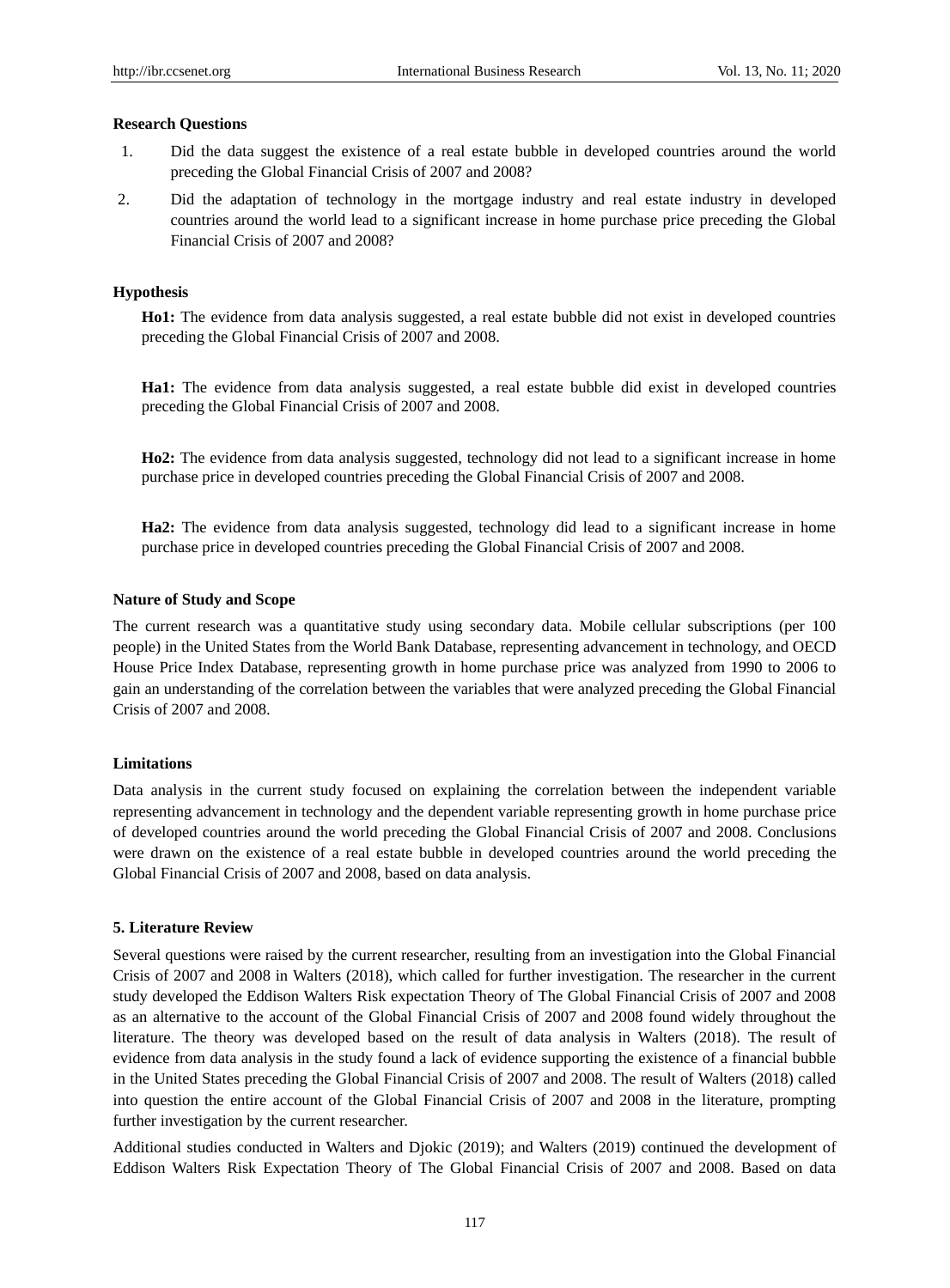analysis in Walters and Djokic (2019), the researchers concluded, the existence of a real estate bubble preceding the Global Financial Crisis of 2007 and 2008 was a false conclusion. Data analysis in Walters (2019) resulted in an Adjusted R-squared of 0.989 for correlation between the independent variable representing advancement in technology, and the dependent variable representing home purchase price. The result of data analysis provided overwhelming evidence; rapid growth in home purchase price in the United States between 1990 and 2006 was the result of the adaptation of technology by the real estate and the mortgage industries. Subprime mortgages and low-interest rates were ruled out as significant factors contributing to the cause of the Global Financial Crisis of 2007 and 2008 in both studies (Walters & Djokic, 2019; Walters, 2019). The studies confirmed, Eddison Walters Risk Expectation Theory of the Global Financial Crisis of 2007 and 2008 presented an accurate account for the cause of the Global Financial Crisis of 2007 and 2008. The study also confirmed the need to update the literature to accurately reflect the true nature of the Global Financial Crisis of 2007 and 2008.

Walters (2020B) presented further evidence supporting the Eddison Walters Risk Expectation Theory of The Global Financial Crisis of 2007 and 2008. Walters (2020B) highlighted the rapid adaptation of technology between 1995 and 1999 by the real estate industry discussed in Muhanna, (2000) and by the mortgage industry discussed in Straka (2000), leading to an exponential increase in the number of qualified homebuyers. The result of the significant increase in qualified homebuyers caused a significant increase in the demand for homes (Muhanna, 2000; Straka, 2000). The increase in demand led to a rapid increase in home prices (Walters, 2020B).

Other key factors leading to the Global Financial Crisis of 2007 and 2008 highlighted in Walters 2020B, were the sensationalized media coverage of false claims of a real estate bubble by economists and predictions of a real estate crash, with no evidence presented supporting the false claims. Data analysis in Walters (2020B) presented evidence of record-low mortgage delinquencies during four quarters of 2006 preceding the start of the financial crisis, at the same time economists predicted doom and gloom for the United States housing market.

Walters (2020B) highlighted critical economic policy failures by the U.S. Administration leading to further economic deterioration resulting from the failure to restart mortgage lending. Changes to the Troubled Asset Relief Program (TARP) from the inception of the program were critical errors by U.S. policymakers highlighted in the study (Walters 2020B). The economic policy failures by the U.S. Administration resulted in an acceleration of mortgage foreclosures and almost a complete shutdown in the United States construction industry due to the lack of mortgage lending. The shutdown occurred just as the housing industry in the United States was experiencing a significant increase in demand. The significant increase in demand was due to a significant increase in the number of qualified homebuyers, resulting from the adaptation of online listings, online mortgage applications, and automated mortgage underwriting (Walters, 2020B). The adaptation of Dodd-Frank legislation one year and a half subsequent the changes to TARP, further restricted mortgage lending, at a time when mortgage lending was the most critical challenge facing the United States housing sector. The adaptation of Dodd-Frank legislation was another catastrophic error by U.S. policymakers highlighted in Walters (2020B).

Hyatt (2020) conducted research analyzing data from sixty FDIC publicly traded banks in the United States. The study analyzed data between 2004 to 2013, including several years preceding the Global Financial Crisis of 2007 and 2008, and several years after the financial crisis. The study analyzed data from a sample of thirty banks that received TARP assistance, and thirty banks that did not receive TARP assistance. The findings of data analysis revealed no significant difference between the debt-to-equity ratio for banks receiving TARP assistance and banks that did not receive TARP assistance. As a result of data analysis, the researcher concluded TARP policy implementation by the U.S. policymakers was highly ineffective (Hyatt, 2020).

Walters Modern Economic Analysis Theory was developed in Walters (2020) and confirmed in Walters (2020C). Walters (2020) presented findings from data analysis of correlation between advancement in technology and the rapid growth in home purchase price in the United States preceding the Global Financial Crisis of 2007 and 2008, making the case for the development of Eddison Walters Modern Economic Analysis Theory. Walters (2020C) analyzed data resulting in 0.996 Adjusted R-square, 1512.683 Mean Dependent Variable, 36.399 Square Error of Regression, and 18548.89 Sum-of-Square Residual, 0.000000 F-statistic for correlation between the independent variable representing advancement in technology and the dependent variable representing the increase in consumer debt in the United States preceding the Global Financial Crisis of 2007 and 2008. The researcher concluded advancement in technology was responsible for the rapid growth in consumer debt preceding the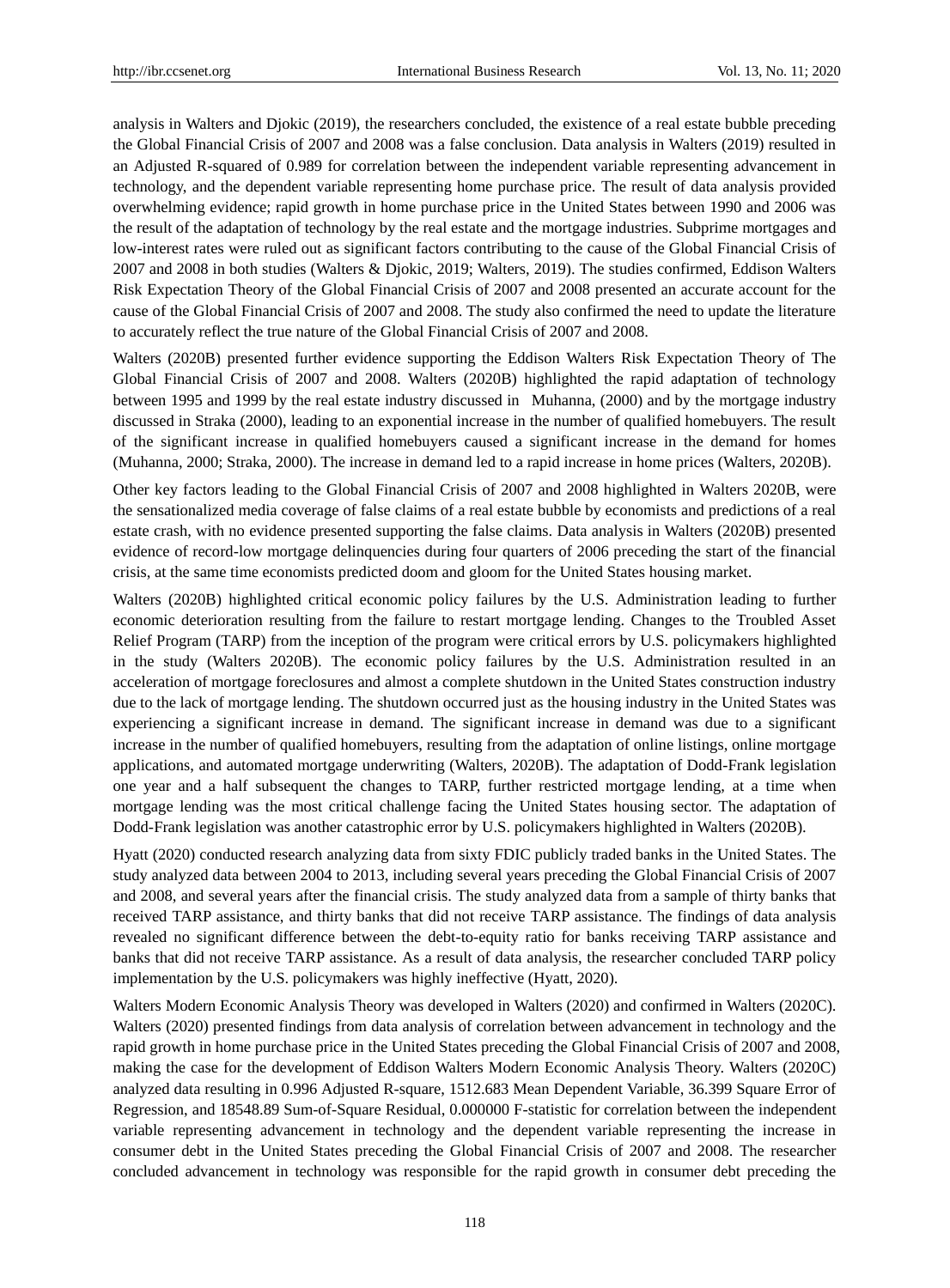Global Financial Crisis of 2007 and 2008.

Eddison Walters Modern Economic Analysis Theory called for the consideration of advancement in technology as a factor when analyzing economic data for an extended period. The goal of the theory is to avoid errors from data distortion due to changes from technology (Walters, 2020; Walters, 2020C).

Data distortion from analysis that failed to consider the impact of technology on data was a critical error leading to the false conclusion of a real estate bubble. The error was determined to be a major factor leading to the Global Financial Crisis of 2007 and 2008 (Walters, 2020; Walters, 2020B; Walters, 2020C).

The sharing of information was the main function in the development of the firm (Kahai, Sara & Kahai, 2011). The firm is the building block of the economy. Understanding the impact of technology that significantly changes the way information is shared is a critical element of analyzing data over extended periods (Walters, 2020; Walters 2020C). Walters (2020C) presented evidence from data analysis, that revealed the growth in consumer debt preceding the Global Financial Crisis of 2007 and 2008 was the result of advancement in technology. The study further confirmed the need to adapt Eddison Walters Modern Economic Analysis Theory when analyzing data over an extended period Walters (2020C).

Agarwal and Bayus (2002) discussed the effect of product innovation on market demand. The literature suggested the result of innovation is a significant increase in demand that shifts the demand curve (Agarwal  $\&$ Bayus. 2002). In the case of the real estate industry and mortgage lending industry for developed countries, the industries experienced a shift in the demand curve from the significant increase in demand from advancement in technology innovations. The move to online listings and online mortgage applications, along with automated underwriting resulting from technology innovations, significantly altered both industries. The current study noted, changes were critical factors resulting in significant home purchase price increase for developed countries.

Literature noted the critical nature of real estate market transparency, in developing real estate market stability. Chen and Hobbs (2003) conducted research that focused on measuring and explaining the global real estate market risk. The study noted increased market transparency resulted in greater real estate price certainty. The study noted market transparency was a critical factor in the assessment of real estate market risk (Chen & Hobbs, 2003). Gholipour, [Tajaddini,](https://scholar.google.com/citations?user=SpDVINoAAAAJ&hl=en&oi=sra) and Pham, (2020) considered the mortgage default rate based on the level of real estate price transparency for a sample of 46 countries between 2006 and 2016. Data analysis found a significant negative relationship between real estate market transparency and mortgage default rate (Gholipour et. Al, 2020). In highly transparent real estate markets, real estate price distortion is very unlikely to occur due to the transparency of real estate prices.

The literature review highlighted key elements critical to understanding the true nature of the Global Financial Crisis of 2007 and 2008 and the worldwide economic crisis that lasted for an extended period after 2008. Recent studies raised significant questions regarding the accuracy of the cause of the Global Financial Crisis of 2007 and 2008 in the literature, as the investigation focused on uncovering the truth about the financial crisis. The understanding of the effectiveness of TARP, the effect of innovation on demand, and the level of real estate price transparency that exist in developed countries are critical to understanding the true nature of the Global Financial Crisis of 2007 and 2008 and the worldwide economic crisis that lasted for several years following.

#### **6. Methodology**

The researcher discussed the methodology, identified the population and sample for the research. Sampling procedures, data analysis plan of action, threats to validity, and ethical procedures were also included in the methodology section. The researcher concluded with a summary.

#### **Research Questions**

- 1. Did the data suggest the existence of a real estate bubble in developed countries around the world preceding the Global Financial Crisis of 2007 and 2008?
- 2. Did the adaptation of technology in the mortgage industry and real estate industry in developed countries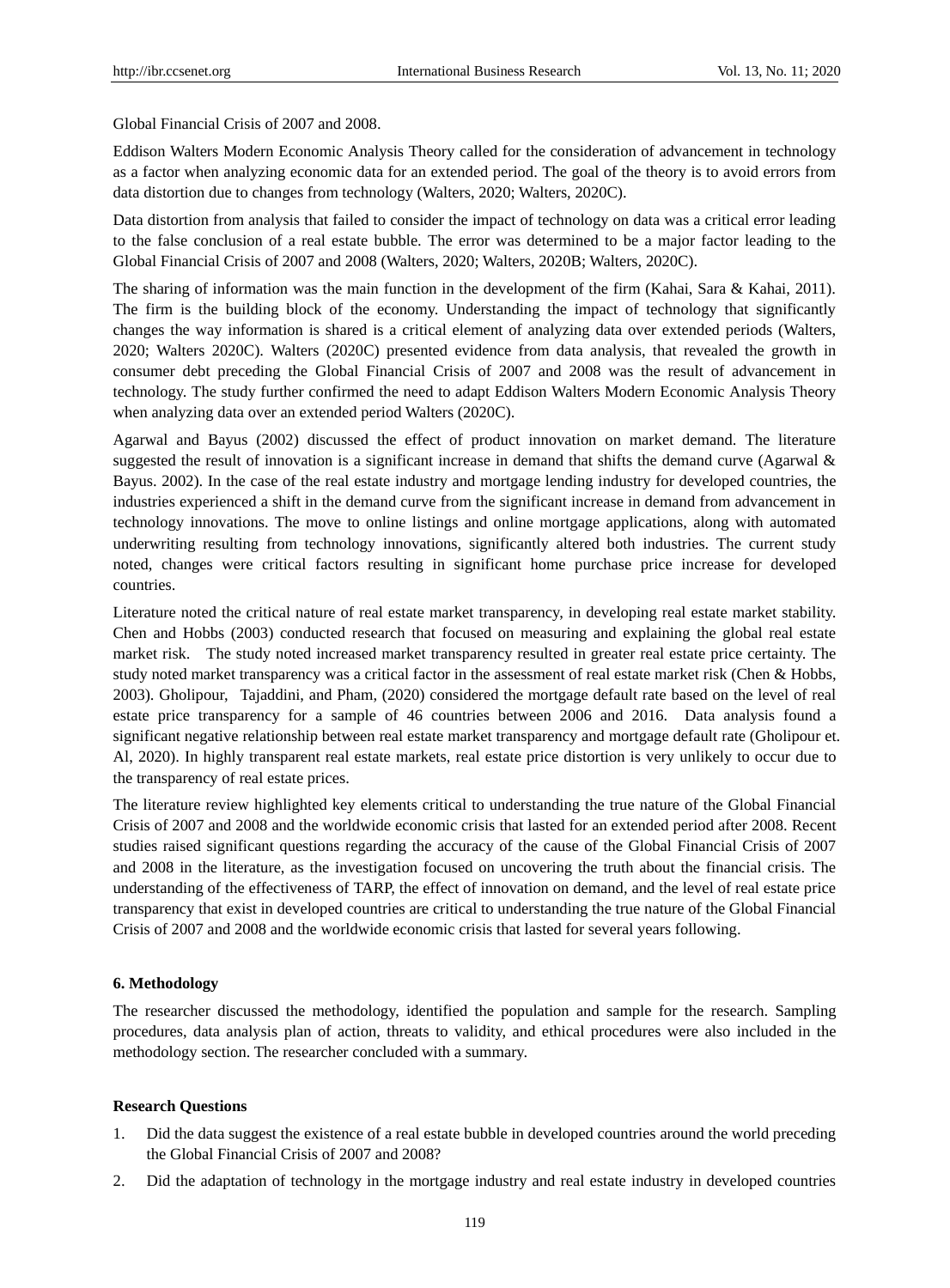around the world lead to a significant increase in home purchase price preceding the Global Financial Crisis of 2007 and 2008?

#### **Hypothesis**

**Ho1:** The evidence from data analysis suggested, a real estate bubble did not exist in developed countries preceding the Global Financial Crisis of 2007 and 2008.

**Ha1:** The evidence from data analysis suggested, a real estate bubble did exist in developed countries preceding the Global Financial Crisis of 2007 and 2008.

**Ho2:** The evidence from data analysis suggested, technology did not lead to a significant increase in home purchase price in developed countries preceding the Global Financial Crisis of 2007 and 2008.

**Ha2:** The evidence from data analysis suggested, technology did lead to a significant increase in home purchase price in developed countries preceding the Global Financial Crisis of 2007 and 2008.

## **Population**

Cellular phone subscription data from the United States was collected. House Price Index data was collected from the developed countries including, Canada, the United Kingdom, Denmark, Finland, France, Italy, New Zealand, Sweden, Netherlands, Australia, Ireland, Belgium, Norway, Spain, and Portugal.

## **Sampling and Sampling Procedures**

Two variables were analyzed in the study. Cellular phone subscription data per one hundred in the United States collected from the World Bank Database was analyzed in the study. House Price Index collected from the OECD House Price Index Database on fifteen developed countries around the world was also analyzed in the study. Secondary data from the databases were collected from 1990 to 2006 for the study.

#### **Threats to Validity**

The validity of the data was established in the literature. The World Bank Database and the OECD House Price Index Database were established as reliable sources for secondary data in the literature. Cellular phone subscription per 100 in the United States was used as the measurement of advancement in technology to maintain a similar standard for comparing the results and drawing conclusions from the previous measurement of advancement in technology used by the researcher. Advancement in technology has been deployed at a similar rate across developing countries, therefore the researcher anticipated no bias in the data analysis from using the standard established by maintaining advancement in technology across the fifteen developed countries in the study and the United States. Data analyzed in the study was collected preceding 2007 to avoid the data being significantly skewed from government intervention policies and the turmoil in the financial market. The researcher collected data preceding 2007 as was the case in previous research that established the Eddison Walters Risk Expectation Theory and Eddison Walters Modern Economic Analysis Theory.

#### **Ethical Procedures**

Secondary data from the OECD House Price Index Database and the World Bank Database were existing databases, therefore no human subjects were involved in the research.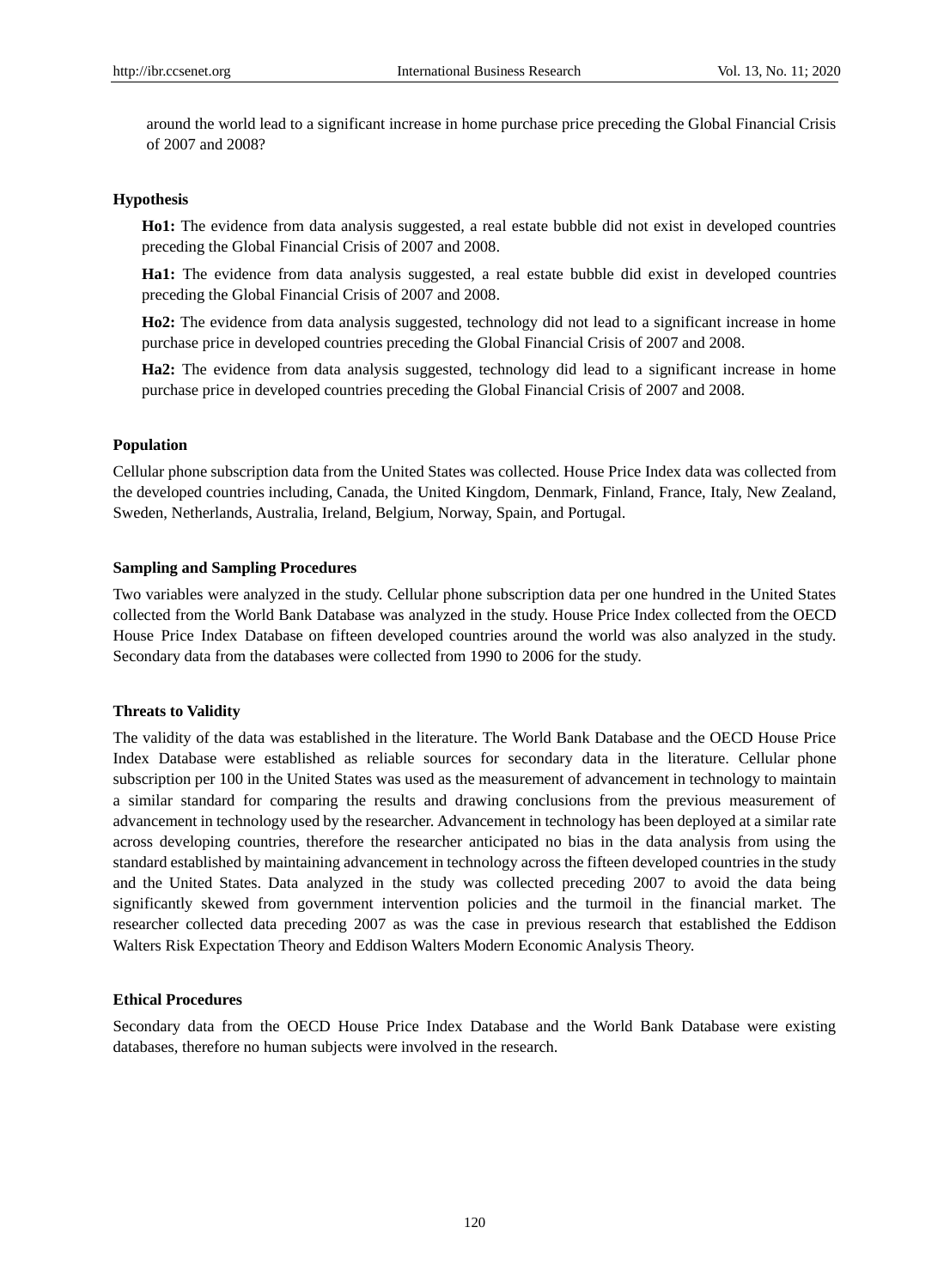#### **7. Results and Discussion**

## **Data Analysis Results**

Table 1. Developed countries correlation between the dependent variable Growth in Home and the independent variable Advancement in Technology 1990 to 2006 Purchase Price

| <b>CANADA</b>  | R-squared          | Adjusted R-squared | S.E. of regression | Sum squared resid |
|----------------|--------------------|--------------------|--------------------|-------------------|
|                | 0.969617           | 0.967592           | 1.54058            | 35.60082          |
| Log likelihood | Mean dependent var | S.D. dependent var | <b>F-statistic</b> | Prob(F-statistic) |
| $-30.40477$    | 42.46404           | 8.557719           | 478.7048           | 0                 |
|                |                    |                    |                    |                   |
| UNITED KINGDOM | R-squared          | Adjusted R-squared | S.E. of regression | Sum squared resid |
|                | 0.984622           | 0.983596           | 2.557674           | 98 12541          |
| Log likelihood | Mean dependent var | S.D. dependent var | <b>F-statistic</b> | Prob(F-statistic) |
| $-39.02274$    | 44.84753           | 19.9698            | 960.3879           | 0                 |
| <b>DENMARK</b> | R-squared          | Adjusted R-squared | S.E. of regression | Sum squared resid |
|                | 0.941057           | 0.937127           | 5.112075           | 391.9996          |
| Log likelihood | Mean dependent var | S.D. dependent var | <b>F-statistic</b> | Prob(F-statistic) |
| -50.79536      | 52.05692           | 20.38763           | 239.4833           | 0                 |

The findings nonlinear correlation analysis between the dependent variable, Growth in Home Purchase Price and the independent variable, Advancement in Technology from 1990 to 2006 for the country of Canada in Findings Number 1 resulted in, 0.968 Adjusted R-square, 42.464 Mean Dependent Variable, 1.540 Square Error of Regression, 35.601 Sum-of-Square Residual, and 478.705 F-statistic, 0.000000 Probability (F-statistic). The findings nonlinear regression analysis in Findings Number 1 resulted in a significant correlation between the growth in the independent variable of mobile cellular subscriptions (per 100 people) data, and the growth pattern of the dependent variable of home purchase price for the country of Canada preceding the Global Financial Crisis of 2007 and 2008. Correlation of variables in the case of Canada resulted in a near-perfect correlation between the variables, which is very significant therefore the researcher concluded, no real estate bubble existed in Canada real estate market preceding the Global Financial Crisis of 2007 and 2008.

The findings nonlinear correlation analysis between the dependent variable, Growth in Home Purchase Price and the independent variable, Advancement in Technology from 1990 to 2006 for the country of the United Kingdom in *Findings Number 2* resulted in, 0.984 Adjusted R-square, 44.848 Mean Dependent Variable, 2.558 Square Error of Regression, 98.125 Sum-of-Square Residual, 906.388 F-statistic, 0.000000 Probability (F-statistic). The findings nonlinear regression analysis in *Findings Number 2* resulted in a significant correlation between the growth in the independent variable of mobile cellular subscriptions (per 100 people) data, and the growth pattern of the dependent variable of home purchase price for the country of United Kingdom preceding the Global Financial Crisis of 2007 and 2008. Correlation of variables in the case of the United Kingdom resulted in a near-perfect correlation between the variables, which is very significant therefore the researched concluded no real estate bubble existed in the United Kingdom real estate market preceding the Global Financial Crisis of 2007 and 2008.

The findings nonlinear regression analysis in Findings Number 3 resulted in a significant correlation between the growth in the independent variable of mobile cellular subscriptions (per 100 people) data, and the growth pattern of the dependent variable of home purchase price for the country of Denmark preceding the Global Financial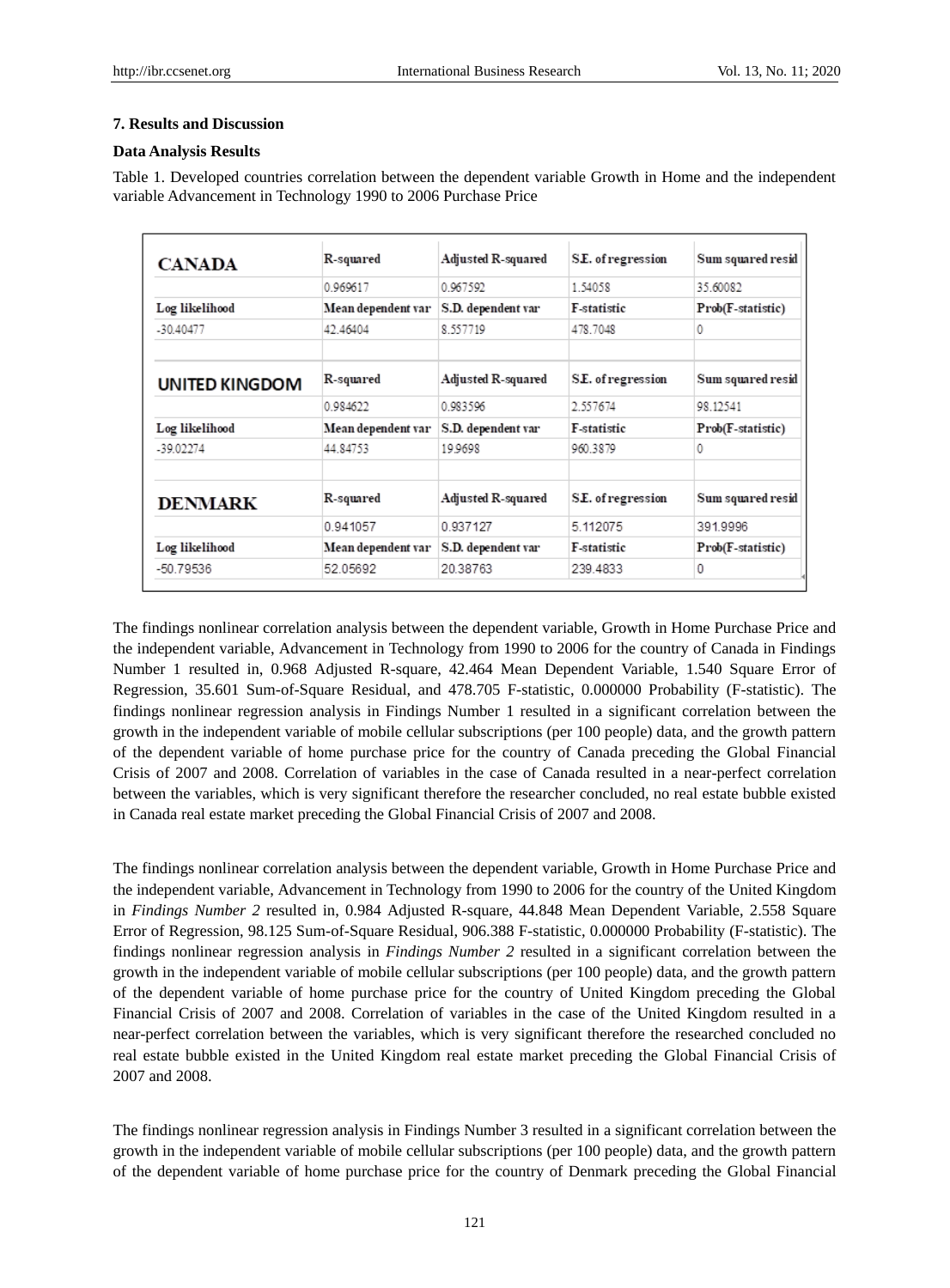Crisis of 2007 and 2008. Correlation of variables in the case of Denmark resulted in a near-perfect correlation between the variables, which is very significant therefore the researched concluded no real estate bubble existed in Denmark real estate market preceding the Global Financial Crisis of 2007 and 2008.

The findings nonlinear correlation analysis between the dependent variable, Growth in Home Purchase Price and the independent variable, Advancement in Technology from 1990 to 2006 for the country of Denmark in Findings Number 3 resulted in, 0.937 Adjusted R-square, 52.057 Mean Dependent Variable, 5.112 Square Error of Regression, 239.483Sum-of-Square Residual, and 165.068 F-statistic. 0.000000 Probability (F-statistic).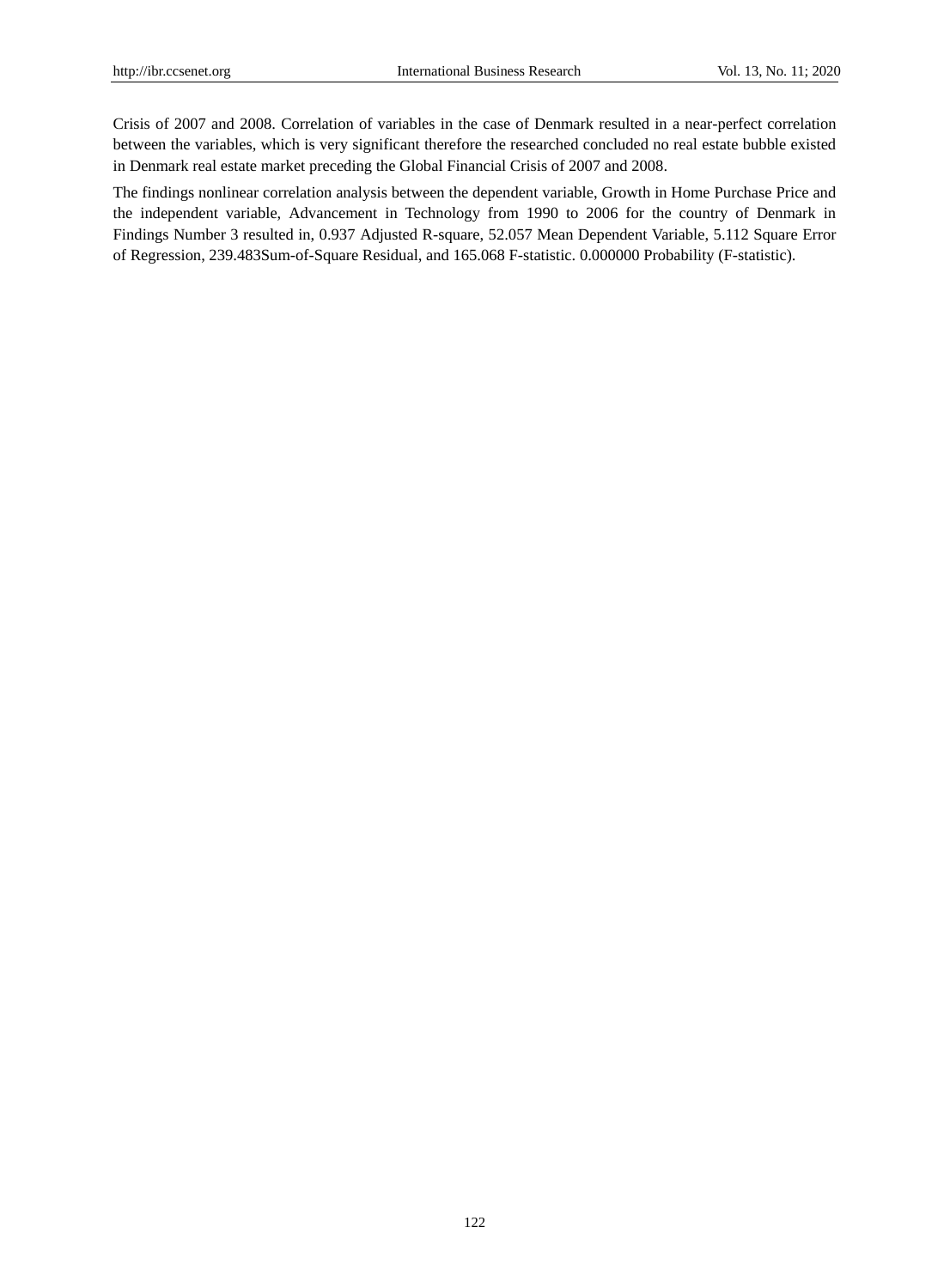| <b>FINLAND</b> | R-squared          | Adjusted R-squared | S.E. of regression | Sum squared resid |
|----------------|--------------------|--------------------|--------------------|-------------------|
|                | 0.858039           | 0.848575           | 5 029483           | 379 4355          |
| Log likelihood | Mean dependent var | S.D. dependent var | <b>F-statistic</b> | Prob(F-statistic) |
| -50.51846      | 55.37701           | 12.92481           | 90.66276           |                   |
| <b>FRANCE</b>  | <b>R-squared</b>   | Adjusted R-squared | S.E. of regression | Sum squared resid |
|                | 0.957166           | 0.954311           | 3.568787           | 191.0436          |
| Log likelihood | Mean dependent var | S.D. dependent var | F-statistic        | Prob(F-statistic) |
| $-44.68591$    | 53.65196           | 16.696             | 335.19             | 0                 |
| <b>ITALY</b>   | <b>R-squared</b>   | Adjusted R-squared | S.E. of regression | Sum squared resid |
|                | 0.955966           | 0.953031           | 3.934644           | 232.2213          |
| Log likelihood | Mean dependent var | S.D. dependent var | F-statistic        | Prob(F-statistic) |
| $-46.34501$    | 74.95548           | 18.15512           | 325.6493           | 0                 |

Table 2. Developed countries correlation between the dependent variable Growth in Home and the independent variable Advancement in Technology 1990 to 2006 Purchase Price

The findings nonlinear correlation analysis between the dependent variable, Growth in Home Purchase Price and the independent variable, Advancement in Technology from 1990 to 2006 for the country of Finland in Findings Number 4 resulted in, 0.849 Adjusted R-square, 55.377 Mean Dependent Variable, 5.029 Square Error of Regression, 379.436 Sum-of-Square Residual, and 90.663 F-statistic, 0.000000 Probability (F-statistic).

The findings nonlinear regression analysis in Findings Number 4 resulted in a significant correlation between the growth in the independent variable of mobile cellular subscriptions (per 100 people) data, and the growth pattern of the dependent variable of home purchase price for the country of Finland preceding the Global Financial Crisis of 2007 and 2008. Correlation of variables in the case of Finland resulted in a very strong correlation between the variables, which is very significant therefore the researched concluded no real estate bubble existed in Finland real estate market preceding the Global Financial Crisis of 2007 and 2008.

The findings nonlinear correlation analysis between the dependent variable, Growth in Home Purchase Price and the independent variable, Advancement in Technology from 1990 to 2006 for the country of France in Findings Number 5 resulted in, 0.954 Adjusted R-square, 53.652 Mean Dependent Variable, 3.569 Square Error of Regression, 191.044 Sum-of-Square Residual, 335.190 F-statistic, 0.000000 Probability (F-statistic). The findings nonlinear regression analysis in Findings Number 5 resulted in a significant correlation between the growth in the independent variable of mobile cellular subscriptions (per 100 people) data, and the growth pattern of the dependent variable of home purchase price for the country of France preceding the Global Financial Crisis of 2007 and 2008. Correlation of variables in the case of France resulted in a very strong. correlation between the variables, which is very significant therefore the researched concluded no real estate bubble existed in France real estate market preceding the Global Financial Crisis of 2007 and 2008.

The findings nonlinear correlation analysis between the dependent variable, Growth in Home Purchase Price and the independent variable, Advancement in Technology from 1990 to 2006 for the country of Italy in Findings Number 6 resulted in, 0.953 Adjusted R-square, 74.995 Mean Dependent Variable, 3.935 Square Error of Regression, 232.221 Sum-of-Square Residual, 325.649 F-statistic, 0.000000 Probability (F-statistic). The findings nonlinear regression analysis in Findings Number 6 resulted in a significant correlation between the growth in the independent variable of mobile cellular subscriptions (per 100 people) data, and the growth pattern of the dependent variable of home purchase price for the country of Italy preceding the Global Financial Crisis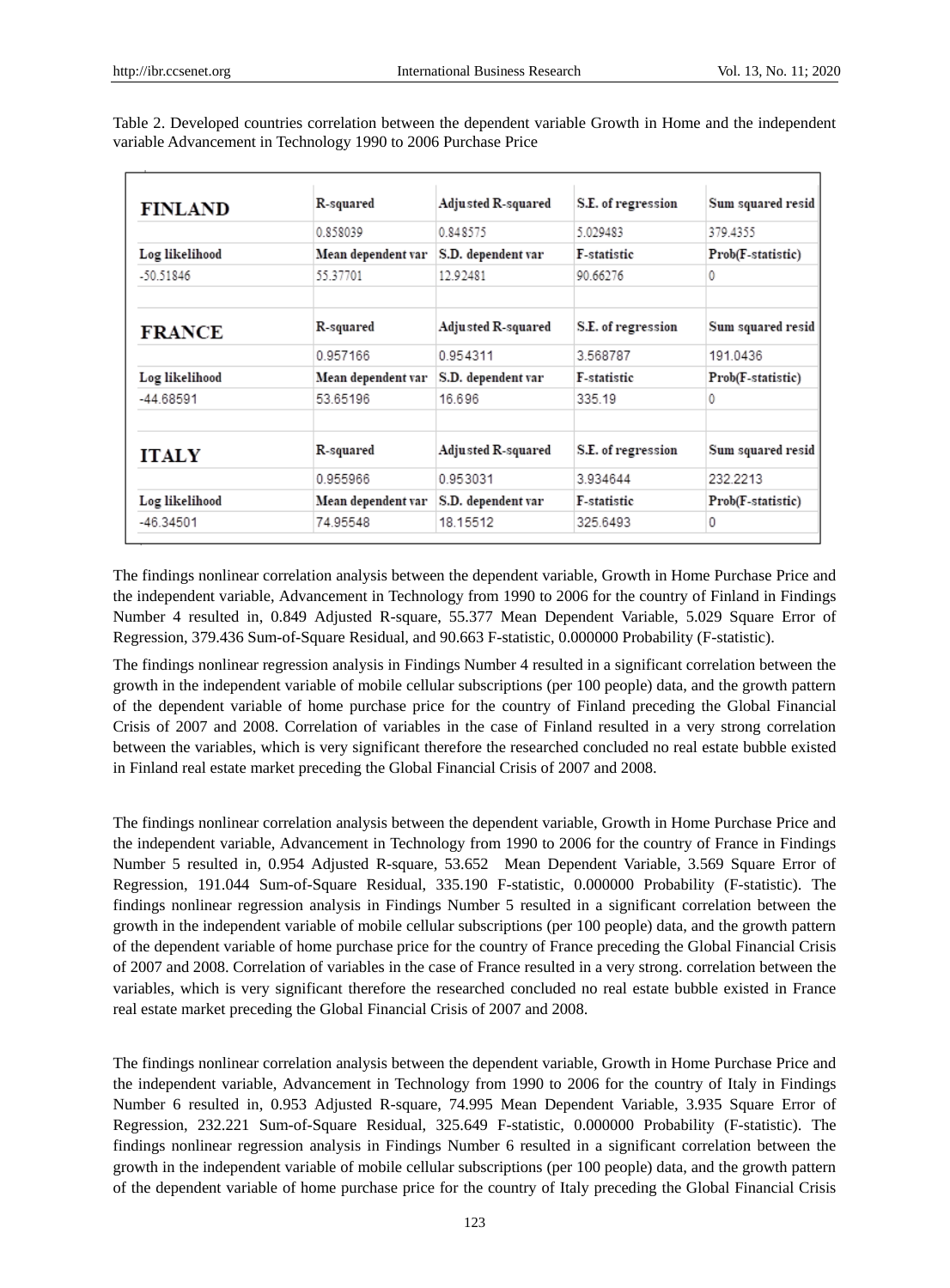of 2007 and 2008. Correlation of variables in the case of Italy resulted in a near-perfect correlation between the variables, which is very significant therefore the researcher concluded, no real estate bubble existed in Italy real estate market preceding the Global Financial Crisis of 2007 and 2008.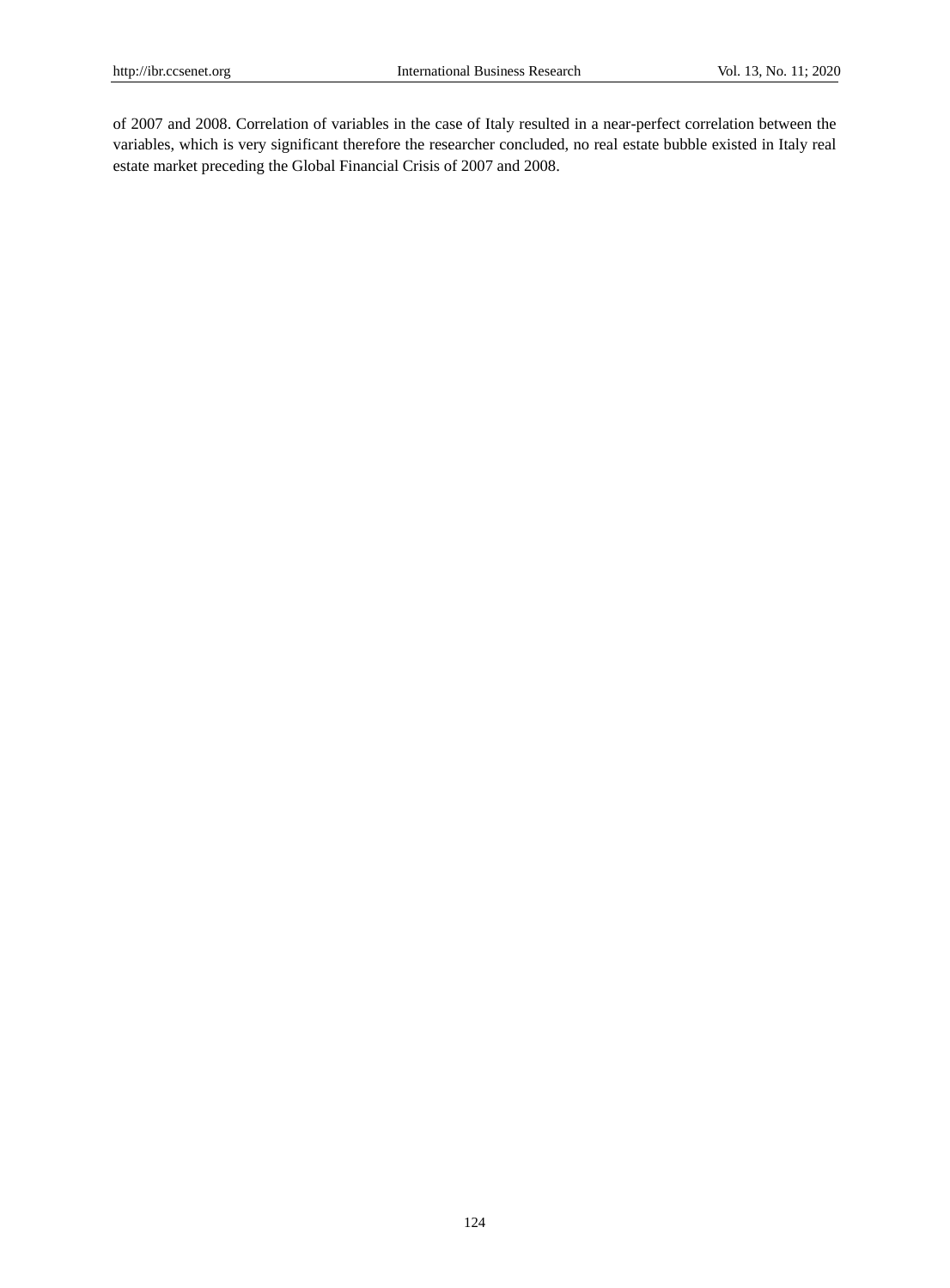| <b>NEW ZEALAND</b> | <b>R-squared</b>   | <b>Adjusted R-squared</b> | S.E. of regression | Sum squared resid |
|--------------------|--------------------|---------------------------|--------------------|-------------------|
|                    | 0.943053           | 0.939256                  | 3.363211           | 169.6678          |
| Log likelihood     | Mean dependent var | S.D. dependent var        | <b>F-statistic</b> | Prob(F-statistic) |
| $-43.6773$         | 36.61941           | 13.64593                  | 248.4015           |                   |
| <b>SWEDEN</b>      | R-squared          | <b>Adjusted R-squared</b> | S.E. of regression | Sum squared resid |
|                    | 0.97673            | 0.975179                  | 1.676553           | 42.16247          |
| Log likelihood     | Mean dependent var | S.D. dependent var        | <b>F-statistic</b> | Prob(F-statistic) |
| $-31.84265$        | 34.59255           | 10.64163                  | 629.6167           | n                 |
| <b>NETHERLANDS</b> | R-squared          | <b>Adjusted R-squared</b> | S.E. of regression | Sum squared resid |
|                    | 0.85779            | 0.848309                  | 11.5616            | 2005.059          |
| Log likelihood     | Mean dependent var | S.D. dependent var        | <b>F-statistic</b> | Prob(F-statistic) |
| $-64.66879$        | 65.56795           | 29.68507                  | 90.47762           | 0                 |

Table 3. Developed countries correlation between the dependent variable Growth in Home and the independent variable Advancement in Technology 1990 to 2006 Purchase Price

The findings nonlinear correlation analysis between the dependent variable, Growth in Home Purchase Price and the independent variable, Advancement in Technology from 1990 to 2006 for the country of New Zealand in Findings Number 7 resulted in, 0.939 Adjusted R-square, 36.619 Mean Dependent Variable, 3.363 Square Error of Regression, 169.668 Sum-of-Square Residual, 248.402 F-statistic, 0.000000 Probability (F-statistic). The findings nonlinear regression analysis in Findings Number 7 resulted in a significant correlation between the growth in the independent variable of mobile cellular subscriptions (per 100 people) data, and the growth pattern of the dependent variable of home purchase price for the country of New Zealand preceding the Global Financial Crisis of 2007 and 2008. Correlation of variables in the case of New Zealand resulted in a near-perfect correlation between the variables, which is very significant therefore the researched concluded no real estate bubble existed in the New Zealand real estate market preceding the Global Financial Crisis of 2007 and 2008.

The findings nonlinear correlation analysis between the dependent variable, Growth in Home Purchase Price and the independent variable, Advancement in Technology from 1990 to 2006 for the country of Sweden in Findings Number 8 resulted in, 0.975 Adjusted R-square, 34.593 Mean Dependent Variable, 1.677 Square Error of Regression, 42.162 Sum-of-Square Residual, 629.617 F-statistic, 0.000000 Probability (F-statistic). The findings nonlinear regression analysis in Findings Number 8 resulted in a significant correlation between the growth in the independent variable of mobile cellular subscriptions (per 100 people) data, and the growth pattern of the dependent variable of home purchase price for the country of Sweden preceding the Global Financial Crisis of 2007 and 2008. Correlation of variables in the case of Sweden resulted in a near-perfect correlation between the variables, which is very significant therefore the researcher concluded, no real estate bubble existed in Sweden real estate market preceding the Global Financial Crisis of 2007 and 2008.

The findings nonlinear correlation analysis between the dependent variable, Growth in Home Purchase Price and the independent variable, Advancement in Technology from 1990 to 2006 for the country of Netherlands in Findings Number 9 resulted in, 0.848 Adjusted R-square, 65.568 Mean Dependent Variable, 11.562 Square Error of Regression, 2005.059 Sum-of-Square Residual, 90.478 F-statistic, 0.000000 Probability (F-statistic). The findings nonlinear regression analysis in Findings Number 9 resulted in a significant correlation between the growth in the independent variable of mobile cellular subscriptions (per 100 people) data, and the growth pattern of the dependent variable of home purchase price for the country of Netherlands preceding the Global Financial Crisis of 2007 and 2008. Correlation of variables in the case of the Netherlands resulted in a very strong correlation between the variables, which is very significant therefore the researched concluded no real estate bubble existed in the Netherlands real estate market preceding the Global Financial Crisis of 2007 and 2008.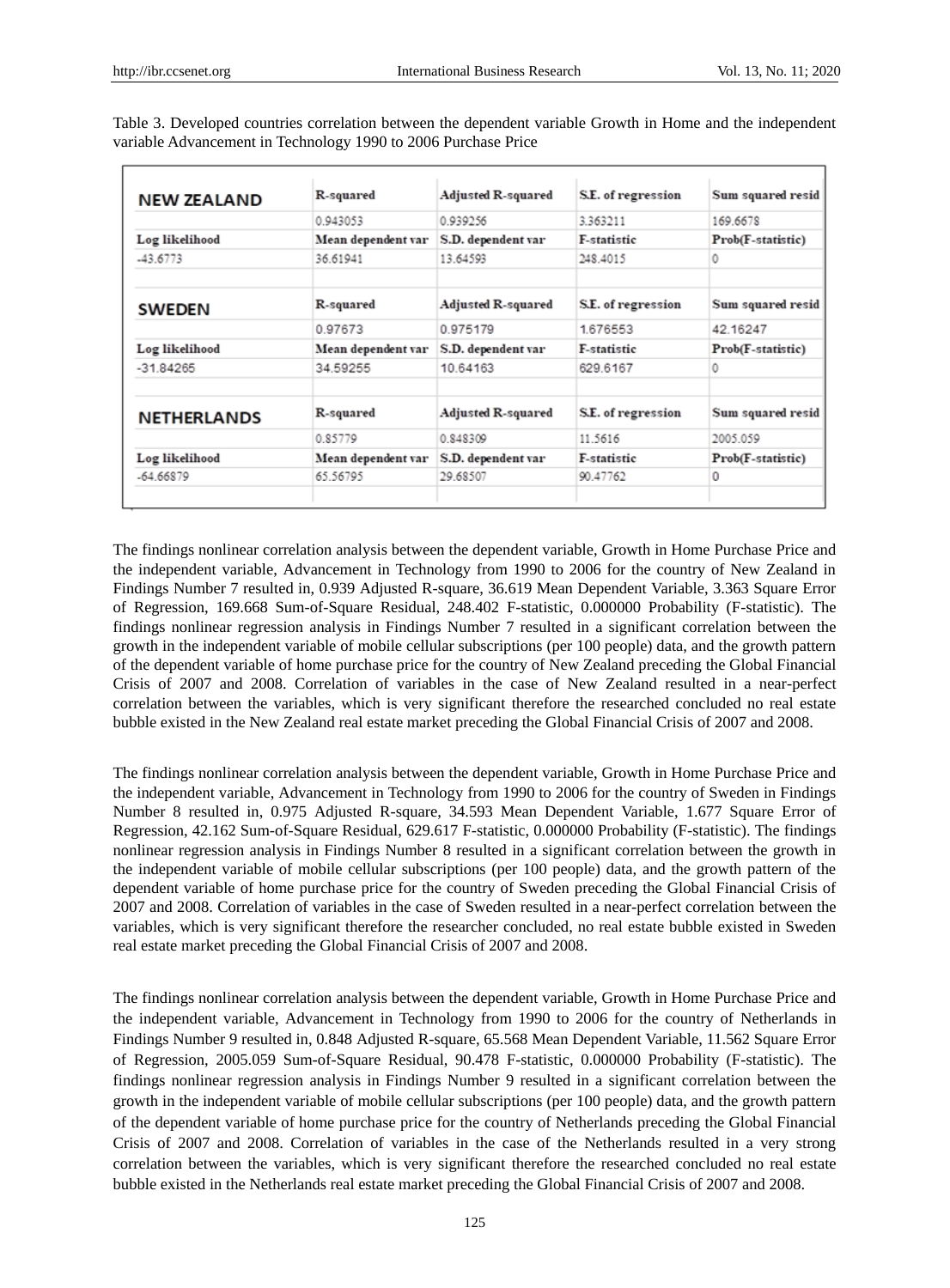| <b>AUSTRALIA</b> | R-squared          | Adjusted R-squared | S.E. of regression | Sum squared resid |
|------------------|--------------------|--------------------|--------------------|-------------------|
|                  | 0.964802           | 0.962456           | 2.579777           | 99.82877          |
| Log likelihood   | Mean dependent var | S.D. dependent var | <b>F-statistic</b> | Prob(F-statistic) |
| $-39.16902$      | 35.25528           | 13.31406           | 411.1638           | 0                 |
| <b>IRELAND</b>   | R-squared          | Adjusted R-squared | S.E. of regression | Sum squared resid |
|                  | 0.969192           | 0.967138           | 7383568            | 817.7562          |
| Log likelihood   | Mean dependent var | S.D. dependent var | <b>F-statistic</b> | Prob(F-statistic) |
| $-57.04544$      | 68.87448           | 40.73046           | 471.8847           | 0                 |
| <b>BELGIUM</b>   | R-squared          | Adjusted R-squared | S.E. of regression | Sum squared resid |
|                  | 0.964713           | 0.96236            | 2.77902            | 115.8443          |
| Log likelihood   | Mean dependent var | S.D. dependent var | <b>F-statistic</b> | Prob(F-statistic) |
| -40.43374        | 48.25772           | 14.32411           | 410.0815           | 0                 |

Table 4. Developed countries correlation between the dependent variable Growth in Home and the independent variable Advancement in Technology 1990 to 2006 Purchase Price

The findings nonlinear correlation analysis between the dependent variable, Growth in Home Purchase Price and the independent variable, Advancement in Technology from 1990 to 2006 for the country of Australia in Findings Number 10 resulted in, 0.965 Adjusted R-square, 35.255 Mean Dependent Variable, 2.580 Square Error of Regression, 99.829 Sum-of-Square Residual, 411.164 F-statistic, 0.000000 Probability (F-statistic). The findings nonlinear regression analysis in Findings Number 10 resulted in a significant correlation between the growth in the independent variable of mobile cellular subscriptions (per 100 people) data, and the growth pattern of the dependent variable of home purchase price for the country of Australia preceding the Global Financial Crisis of 2007 and 2008. Correlation of variables in the case of Australia resulted in a near-perfect correlation between the variables, which is very significant therefore the researcher concluded, no real estate bubble existed in the Australia real estate market preceding the Global Financial Crisis of 2007 and 2008.

The findings nonlinear correlation analysis between the dependent variable, Growth in Home Purchase Price and the independent variable, Advancement in Technology from 1990 to 2006 for the country of Ireland in Findings Number 11 resulted in, 0.967 Adjusted R-square, 68.87448 Mean Dependent Variable, 7.384 Square Error of Regression, 817.756 Sum-of-Square Residual, 471.885 F-statistic, 0.000000 Probability (F-statistic). The findings nonlinear regression analysis in Findings Number 11 resulted in a significant correlation between the growth in the independent variable of mobile cellular subscriptions (per 100 people) data, and the growth pattern of the dependent variable of home purchase price for the country of Ireland preceding the Global Financial Crisis of 2007 and 2008. Correlation of variables in the case of Ireland resulted in a near-perfect correlation between the variables, which is very significant therefore the researcher concluded, no real estate bubble existed in Ireland real estate market preceding the Global Financial Crisis of 2007 and 2008.

The findings nonlinear correlation analysis between the dependent variable, Growth in Home Purchase Price and the independent variable, Advancement in Technology from 1990 to 2006 for the country of Belgium in *Findings Number 12* resulted in, 0.962 Adjusted R-square, 48.258 Mean Dependent Variable, 2.779 Square Error of Regression, 115.844 Sum-of-Square Residual, 410.082 F-statistic, 0.000000 Probability (F-statistic). The findings nonlinear regression analysis in *Findings Number 12* resulted in a significant correlation between the growth in the independent variable of mobile cellular subscriptions (per 100 people) data, and the growth pattern of the dependent variable of home purchase price for the country of Belgium preceding the Global Financial Crisis of 2007 and 2008. Correlation of variables in the case of Belgium resulted in a near-perfect correlation between the variables, which is very significant therefore the researcher concluded, no real estate bubble existed in Belgium real estate market preceding the Global Financial Crisis of 2007 and 2008.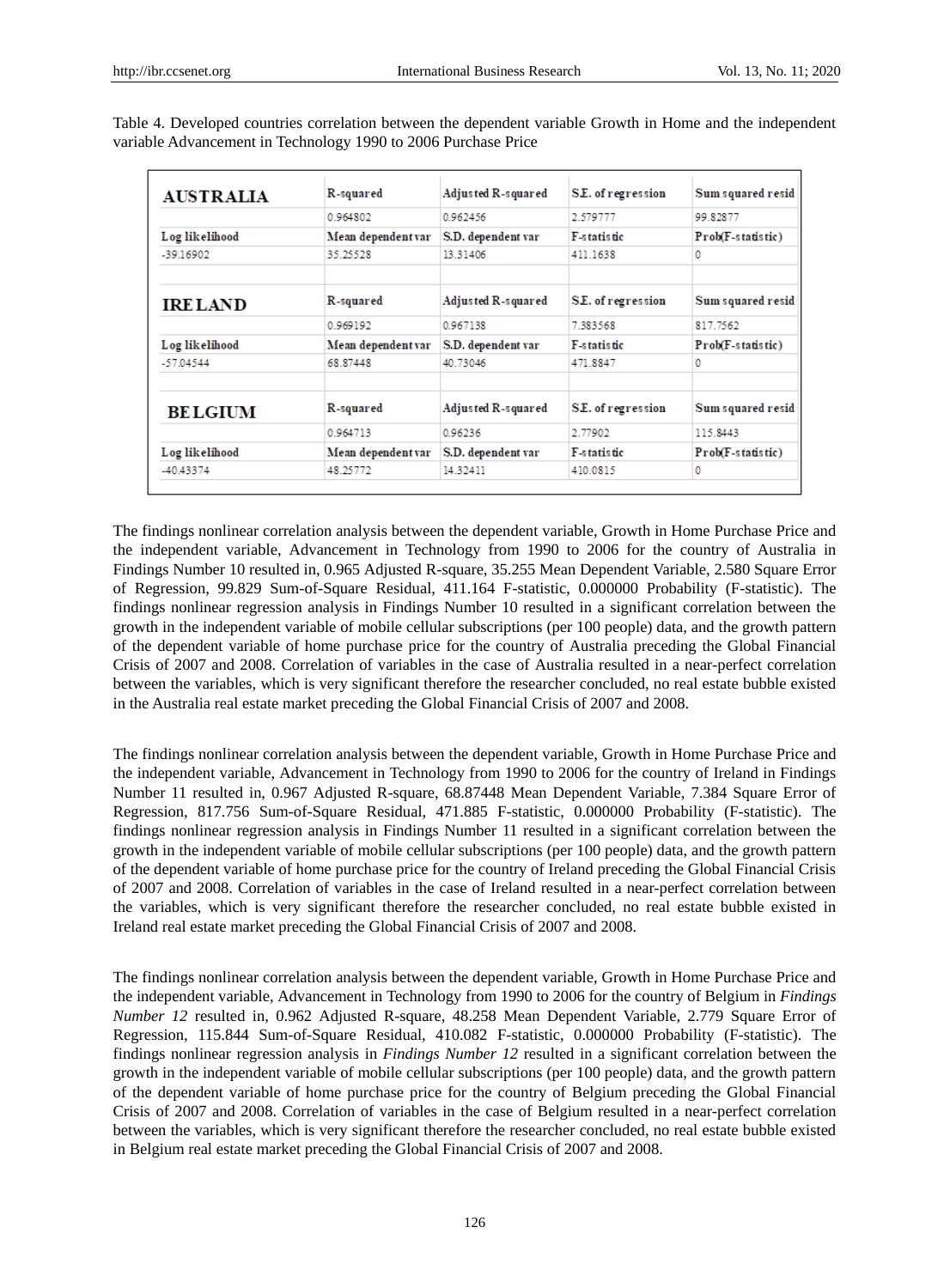| <b>NORWAY</b>   | R-squared          | Adjusted R-squared | S.E. of regression | Sum squared resid |
|-----------------|--------------------|--------------------|--------------------|-------------------|
|                 | 0932317            | 0.927805           | 3 748944           | 210.8188          |
| Log likelihood  | Mean dependent var | S.D. dependent var | F-s tatis tic      | Prob(F-statistic) |
| -45.52313       | 34.37934           | 13.95263           | 206.6227           | 0                 |
| <b>SPAIN</b>    | R-squared          | Adjusted R-squared | S.E. of regression | Sum squared resid |
|                 | 0.985525           | 0.98456            | 3.720365           | 207.6168          |
| Log likelihood  | Mean dependent var | S.D. dependent var | F-statistic        | Prob(F-statistic) |
| -4539304        | 64.00572           | 29.94061           | 1021.263           |                   |
| <b>PORTUGAL</b> | R-squared          | Adjusted R-squared | S.E. of regression | Sum squared resid |
|                 | 0.746631           | 0.72974            | 9.251468           | 1283.845          |
| Log likelihood  | Mean dependent var | S.D. dependent var | F-statistic        | Prob(F-statistic) |
| $-60.87937$     | 89.03536           | 17.79589           | 44.20224           | 0.000008          |

Table 5. Developed countries correlation between the dependent variable Growth in Home and the independent variable Advancement in Technology 1990 to 2006 Purchase Price

The findings nonlinear correlation analysis between the dependent variable, Growth in Home Purchase Price and the independent variable, Advancement in Technology from 1990 to 2006 between the dependent variable, Growth in Home Purchase Price and the independent variable, Advancement in Technology from 1990 to 2006 for the country of Norway in *Findings Number 13* resulted in, 0.928 Adjusted R-square, 34.379 Mean Dependent Variable, 34.379 Square Error of Regression, 210.819 Sum-of-Square Residual, 206.623 F-statistic, 0.000000 Probability (F-statistic). The findings nonlinear regression analysis in *Findings Number 13* resulted in a significant correlation between the growth in the independent variable of mobile cellular subscriptions (per 100 people) data and the growth pattern of the dependent variable of home purchase price for the country of Norway preceding the Global Financial Crisis of 2007 and 2008. Correlation of variables in the case of Norway resulted in a near-perfect correlation between the variables, which is very significant therefore the researcher concluded, no real estate bubble existed in Norway real estate market preceding the Global Financial Crisis of 2007 and 2008.

The findings nonlinear correlation analysis between the dependent variable, Growth in Home Purchase Price and the independent variable, Advancement in Technology from 1990 to 2006 for the country of Spain in *Findings Number 14* resulted in, 0.985 Adjusted R-square, 64.006 Mean Dependent Variable, 3.720 Square Error of Regression, 207.617 Sum-of-Square Residual, 1021.263 F-statistic, 0.000000 Probability (F-statistic). The findings nonlinear regression analysis in *Findings Number 14* resulted in a significant correlation between the growth in the independent variable of mobile cellular subscriptions (per 100 people) data, and the growth pattern of the dependent variable of home purchase price for the country of Spain preceding the Global Financial Crisis of 2007 and 2008. Correlation of variables in the case of Spain resulted in a near-perfect correlation between the variables, which is very significant therefore the researcher concluded, no real estate bubble existed in Spain real estate market preceding the Global Financial Crisis of 2007 and 2008.

The findings nonlinear correlation analysis between the dependent variable, Growth in Home Purchase Price and the independent variable, Advancement in Technology from 1990 to 2006 for the country of Portugal in *Findings Number 15* resulted in, 0.747 Adjusted R-square, 89.035 Mean Dependent Variable, 9.251 Square Error of Regression, 1283.845 Sum-of-Square Residual, 44.202 F-statistic, 0.000008 Probability (F-statistic). The findings nonlinear regression analysis in *Findings Number 15* resulted in a significant correlation between the growth in the independent variable of mobile cellular subscriptions (per 100 people) data, and the growth pattern of the dependent variable of home purchase price for the country of Portugal preceding the Global Financial Crisis of 2007 and 2008. Correlation of variables in the case of Portugal resulted in a strong correlation between the variables, which is very significant therefore the researched concluded no real estate bubble existed in Portugal real estate market preceding the Global Financial Crisis of 2007 and 2008.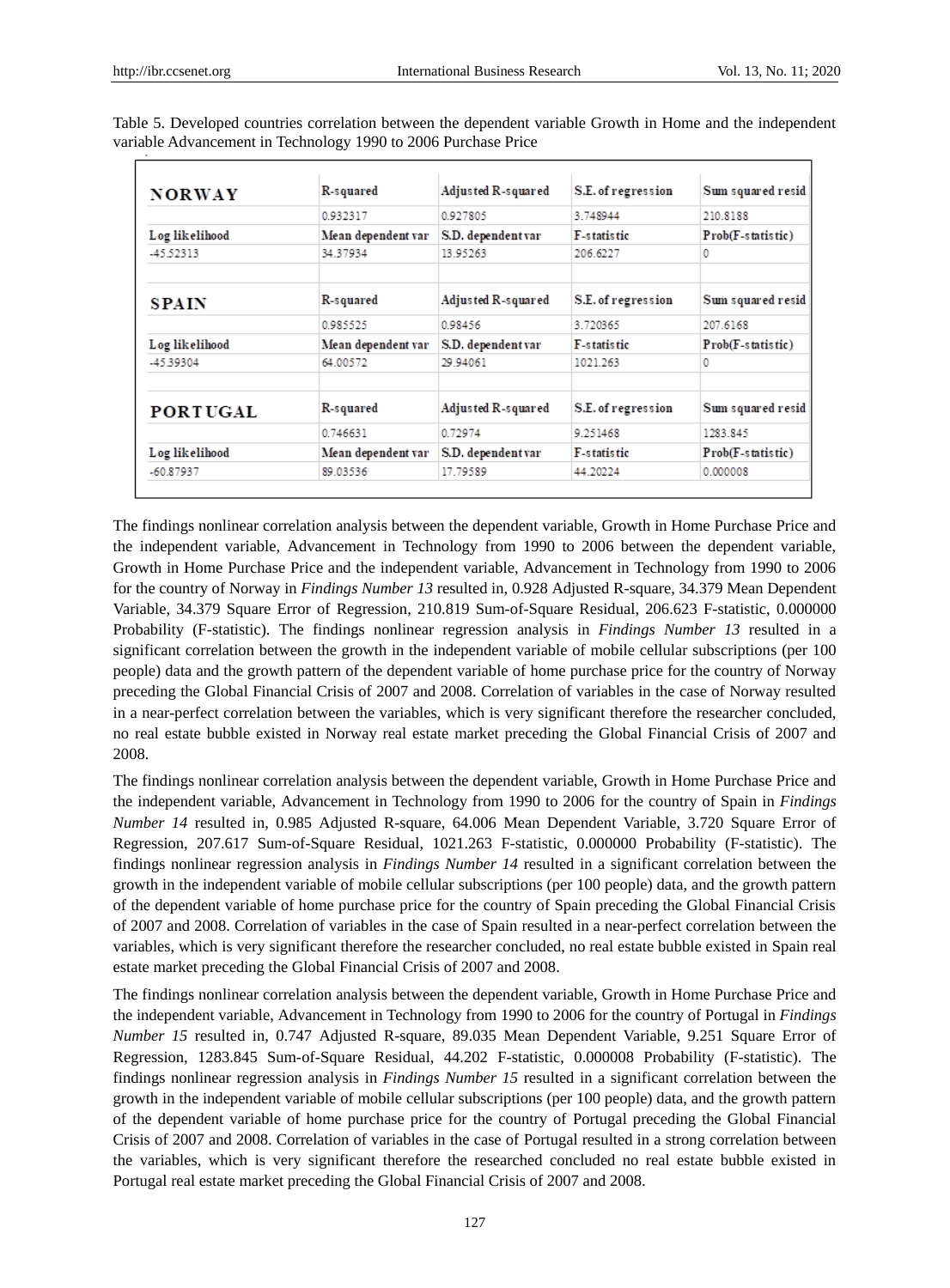## **Hypothesis Testing**

**Ho1:** The evidence from data analysis suggested, a real estate bubble did not exist in developed countries preceding the Global Financial Crisis of 2007 and 2008. **The researcher rejected H1o.**

**Ha1:** The evidence from data analysis suggested, a real estate bubble did exist in developed countries preceding the Global Financial Crisis of 2007 and 2008. **The researcher failed to reject H1a.**

**Ho2:** The evidence from data analysis suggested, technology did not lead to a significant increase in home purchase price in developed countries preceding the Global Financial Crisis of 2007 and 2008. **The researcher rejected Ho2.**

**Ha2:** The evidence from data analysis suggested, technology did lead to a significant increase in home purchase price in developed countries preceding the Global Financial Crisis of 2007 and 2008. **The researcher failed to reject H2a.**

## **Research Question Result**

- 1. The researcher found the data presented no evidence supporting the idea, the existence of a real estate bubble in developed countries around the world preceding the Global Financial Crisis of 2007 and 2008.
- 2. The researcher found the data presented evidence supporting the idea, the adaptation of technology in the mortgage industry and real estate industry in developed countries around lead to a significant increase in home purchase price preceding the Global Financial Crisis of 2007 and 2008

## **Discussion**

Based on the findings of the current study, policymakers must take a hard look at the media and themselves, because the world can no longer blame the subprime mortgage industry for causing the Global Financial Crisis of 2007 and 2008. The findings of the current study will force policymakers around the world to come to terms with the truth about the media false information that started the Global Financial Crisis of 2007 and 2008. Policymakers must also come to terms with the policy failures focused on solving a real estate bubble that did not exist leading to the worldwide economic crisis. An accurate explanation for how the worldwide economic crisis resulted in the Great Recession subsequent the financial crisis must be given by policymakers. The public must demand answers from both the media and policymakers that explain why an economic crisis that could have been avoided cause the entire global economy to collapse. Answering the difficult questions about the truth of the Global Financial Crisis could be the key to ensure an economic crisis of the same magnitude is avoided in the future.

Data analysis in the case of all fifteen developed countries in the current study suggested no real estate bubble existed preceding the Global Financial Crisis of 2007 and 2008. Based on data analysis evidence, the rapid increase in home purchase price was the result of advancement in technology for all fifteen developed countries. The result of data analysis in the current study confirmed the accuracy of former Federal Reserve Board Chairmen, Alan Greenspan and Ben Bernanke 2005 assessment which concluded the impossibility of occurrence of a real estate bubble development due to the Efficient Market Hypothesis, before reversing course subsequent their assertion in 2005 (Belke & Wiedmann, 2005; Starr,2012). The findings of the study serve as additional confirmation of Eddison Walters Risk Expectation Theory of The Global Financial Crisis of 2007 and 2008, and the need to adapt Eddison Walters Modern Economic Analysis Theory for analyzing economic data over an extended period.

The lack of consideration of the impact of advancement in technology on the transformation of both the real estate and mortgage industries resulted in economic policy failures around the world. Policymakers accepted the theory of a real estate bubble without investigating for evidence supporting the claims. The failure by the media to hold policymakers accountable by requesting evidence supporting claims of a real estate bubble and predictions of a real estate market crash is very troubling. Equally troubling is the idea the motivation of the media may have been a favorable political narrative to influence the 2008 election. Had the media held policymakers to a higher standard, policymakers would have been forced to produce evidence. Accountability by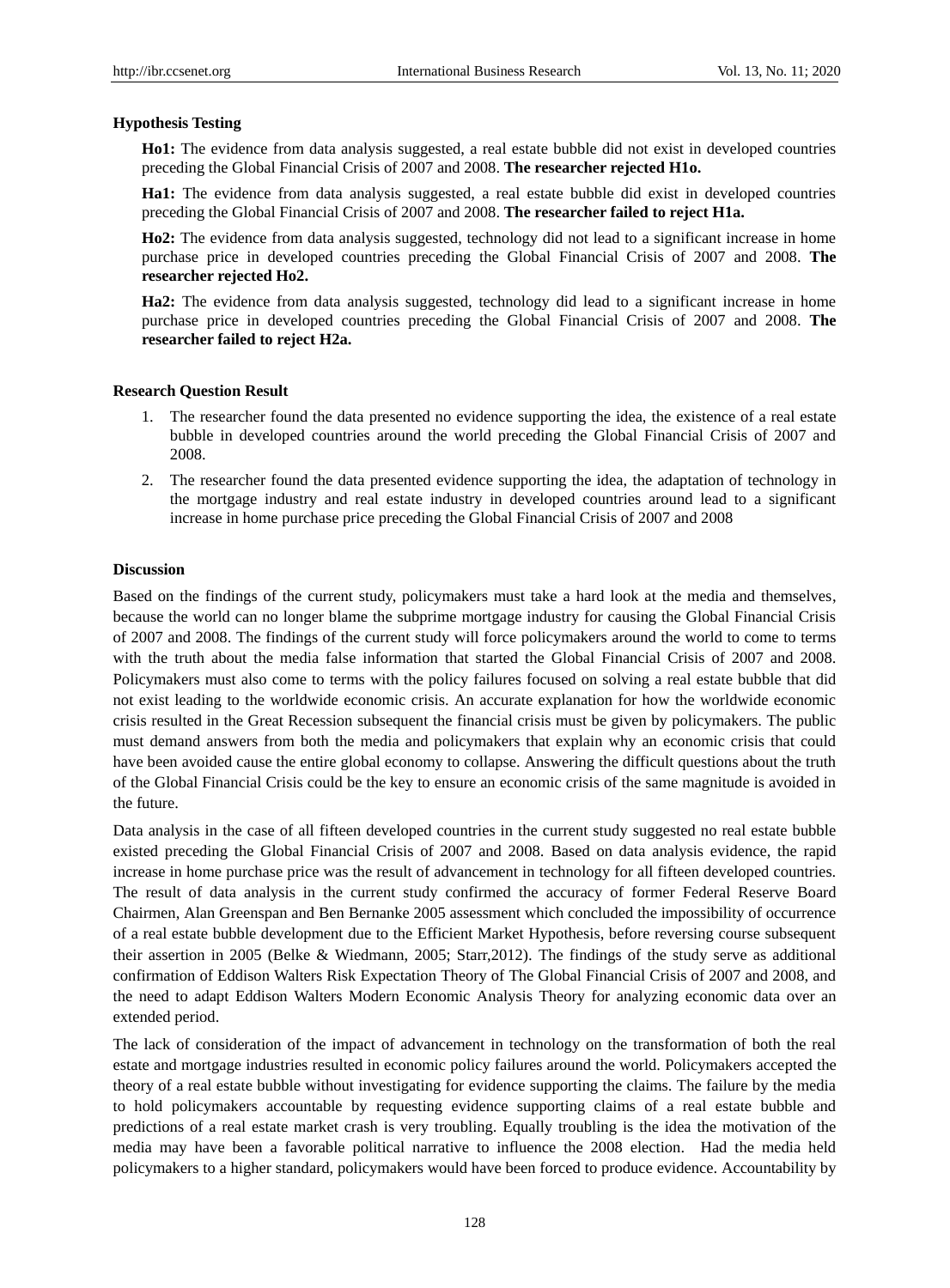the media could have resulted in an investigation to uncover the true nature of the financial crisis, leading to proper corrective actions, avoiding such a significant economic crisis. The media failure in their responsibility to hold policymakers accountable significantly contributed to the Global Financial Crisis of 2007 and 2008.

The result of data analysis suggested, growth in home purchase price for developed countries around the world preceding the Global Financial Crisis of 2007 and 2008 resulted from increased demand for homes, due to changes in the real estate and mortgage industries resulting from advancement in technology. The transformation of the real estate industry to online real estate listings and the transformation of the mortgage industry from automated underwriting and online mortgage applications shifted the demand curve in the real estate market. The shift in the demand curve resulted from an exponential number of new qualified home buyers in the market. Economist analyzing the increase in home purchase price made a significant error by analyzing all data on a demand curve that no longer existed by early 2000. The most critical error in the false conclusion of the existence of a real estate bubble was, the failure to consider the shift in the demand curve resulting from advancement in technology.

The widespread acceptance of the theory of a real estate bubble by policymakers around the world and the implementation of policies similar to TARP, which was implemented with the focus on bank bailouts, while ignoring the real problem of the lack of mortgage lending. Policymakers around the world implemented policies in response to the financial crisis in the same way TARP was implemented by U.S. policymakers. The implementation of policies with no investigation to gain an understanding of the true nature of the economic challenges was a critical error leading to a complete collapse of the worldwide economy and the Great Recession. At a time when data was abundant and at the fingertips, there was no excuse for policymakers implementing drastic measures such as the policies which were implemented in response to the financial crisis in countries around the world, based on junk science.

The Global Financial Crisis of 2007 and 2008 was a catastrophic failure of epic proportions at every level. The worldwide economic crisis dragged on for several years based on the false conclusion of a real estate bubble, significantly affecting families with lower income more than any other segment of the population around the world. The Global Financial Crisis was a massive transfer of real estate wealth away from lower and modest-income families.

The media played a significant role in causing the Global Financial Crisis of 2007 and 2008. The dissemination of false information of a real estate bubble and predictions of a real estate market crash were critical factors that set the Global Financial Crisis of 2007 and 2008 in motion. The media acceptance of the false narrative and failure to hold policymakers accountable in favor of a political narrative was a significant avocation of their responsibility to the entire world.

The role the financial market played in causing the Global Financial Crisis of 2007 and 2008 was a significant factor. The irrational reaction by the financial market based on false information from the media started the economic crisis. Once the turmoil in the financial market started, the market exhibited a herd mentality, and the entire market ran in the same direction without stopping to evaluate the true nature of the crisis. Financial regulators also failed to contain the crisis.

The result of data analysis in Hyatt (2020), provided evidence of the critical nature of errors made by U.S. policymakers that changed TARP from the original intent. The original intent of TARP was to invest in mortgage-backed securities to restart mortgage lending. Policy changes to TARP by the U.S. Administration focused on saving the banks but provided little assistance to homeowners experiencing economic hardship. As a result of the changes to TARP, policymakers used taxpayers' funding to take ownership stakes in banks, providing the liquidity for banks to continue operations with the bank-bailout. Struggling homeowners, whose taxes assisted funding the bank-bailout, got very little in return because there was no mandate for rescued banks receiving taxpayer dollars to refinance mortgages for homeowners experiencing hardship.

Failure by policymakers more focused on a political narrative than an investigation to uncover the true nature of the economic crisis was an inexcusable error. The significant error by policymakers deepened the economic crisis. The focus on bank rescue programs similar to TARP with the priority of solving the problem of a real estate bubble that did not exist failed to address the real problem which was the need to restart mortgage lending. The crisis based on false information continued for years without assessment to understand the effectiveness of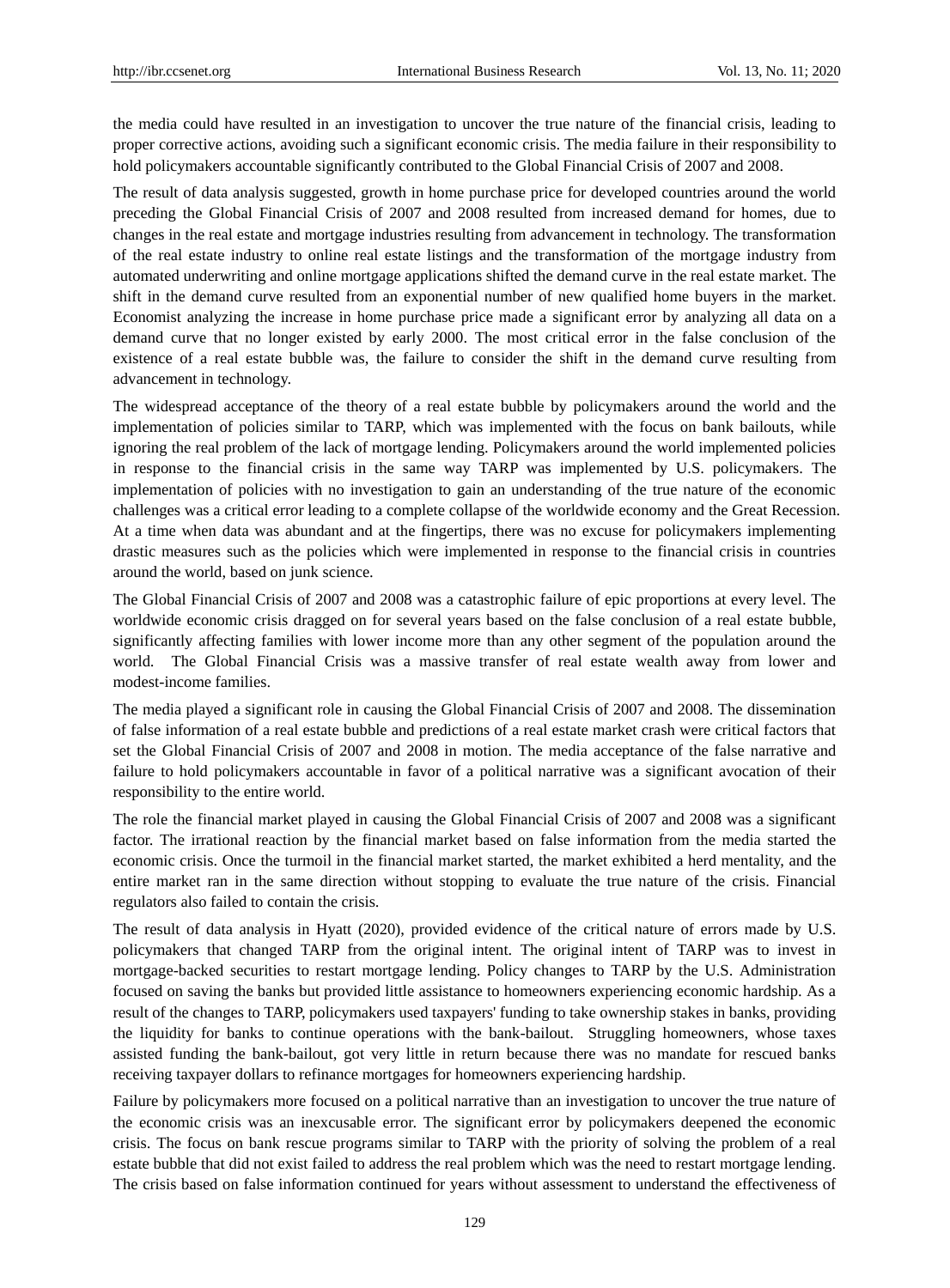policies that were implemented. The failure to take a critical look at the Global Financial Crisis of 2007 and 2008 to ensure the same mistakes were not made over and over, was also a critical error by policymakers around the world.

The failure by economists that did not consider the effect of technology adaptation in the real estate and mortgage industries was another key factor leading to the Global Financial Crisis of 2007 and 2008. The politicization of quantitative analysis, which should never consider personal opinions as scientific evidence when conducting economic analysis, was a significant factor leading to the Global Financial Crisis of 2007 and 2008. The abandonment of scientific analysis in favor of political analysis has created a crisis in quantitative analysis, resulting in unreliable data analysis. The failure by economists to conduct analysis based on scientific research must be addressed to avoid future errors in economic data analysis leading to another crisis.

The failure by economists to consider the impact of technology on economic data continues today. The evidence suggested the theory of a real estate bubble is a theory lacking credibility and economic foundation. The researcher in the current study therefore introduced Walters Real Estate Bubble Impossibility Price Transparency Theory. The foundation of the theory is based on the Efficient Market Hypothesis. The theory underscores the following points:

- 1. There may be a rear occurrence of price distortion in isolated real estate markets from time to time.
- 2. Price distortions in an isolated real estate market most likely may be the result of illegal activity or false information influencing the real estate market, as was the case preceding the Global Financial Crisis of 2007 and 2008.
- 3. Based on the existence of real estate price transparency, the likelihood of any widespread real estate bubble occurrence is not possible based on the Efficient Market Hypothesis.

The lack of evidence supporting the theory of a real estate bubble in the literature is quite troubling. The idea, there exists such a broad consensus of the existence of a real estate bubble without analyzing reliable data in support of the widely accepted theory underscores the need for the development of new theories focused on avoiding critical errors in economic analysis of the same magnitude in the future.

The result of data analysis in the current study served as additional confirmation of, Eddison Walters Risk Expectation Theory of The Global Financial Crisis of 2007 and 2008. The current study also presented additional evidence supporting the need to adapt Eddison Walters Modern Economic Analysis Theory when analyzing economic data over an extended period. The current study provided further confirmation of the accuracy of former Federal Reserve Board Chairmen, Alan Greenspan, and Ben Bernanke 2005 assessment which concluded the occurrence of a real estate bubble development was impossible due to the Efficient Market Hypothesis (Belke & Wiedmann, 2005; Starr,2012). Both former Federal Reserve Board Chairmen reversed their conclusions subsequent to their assertions in 2005.

Walters Real Estate Bubble Impossibility Price Transparency Theory is presented in the current study. The new theory continues the development of theories needed to address potential errors such as the error discussed in the current study. Continued research and development of theory focused on the reliability and validity of economic analysis will significantly lower the risk of data distortion from the lack of consideration of the effect of advancement in technology in economic data. Continued development of theory on the subject, can assist in preventing the same mistakes, leading to another significant economic crisis in the future.

A significant problem in quantitative research is changing factors that are assumed to be constant, leading to data distortion which amounts to junk science. The politicization of quantitative analysis has exasperated the problem leading to policies that expose the global economy to significant risks. The error of changing factors that are assumed to be constant, leading to unreliable data analysis, was quite apparent by acceptance of false conclusions of a real estate bubble, and today is quite apparent in climate change policy and policies to combat COVID-19.

There are many unknowns about the world and the universe, but the area where there is no dispute is the dynamic nature of the universe. Changes in the gravitational pull as the earth rotate on the axis and around the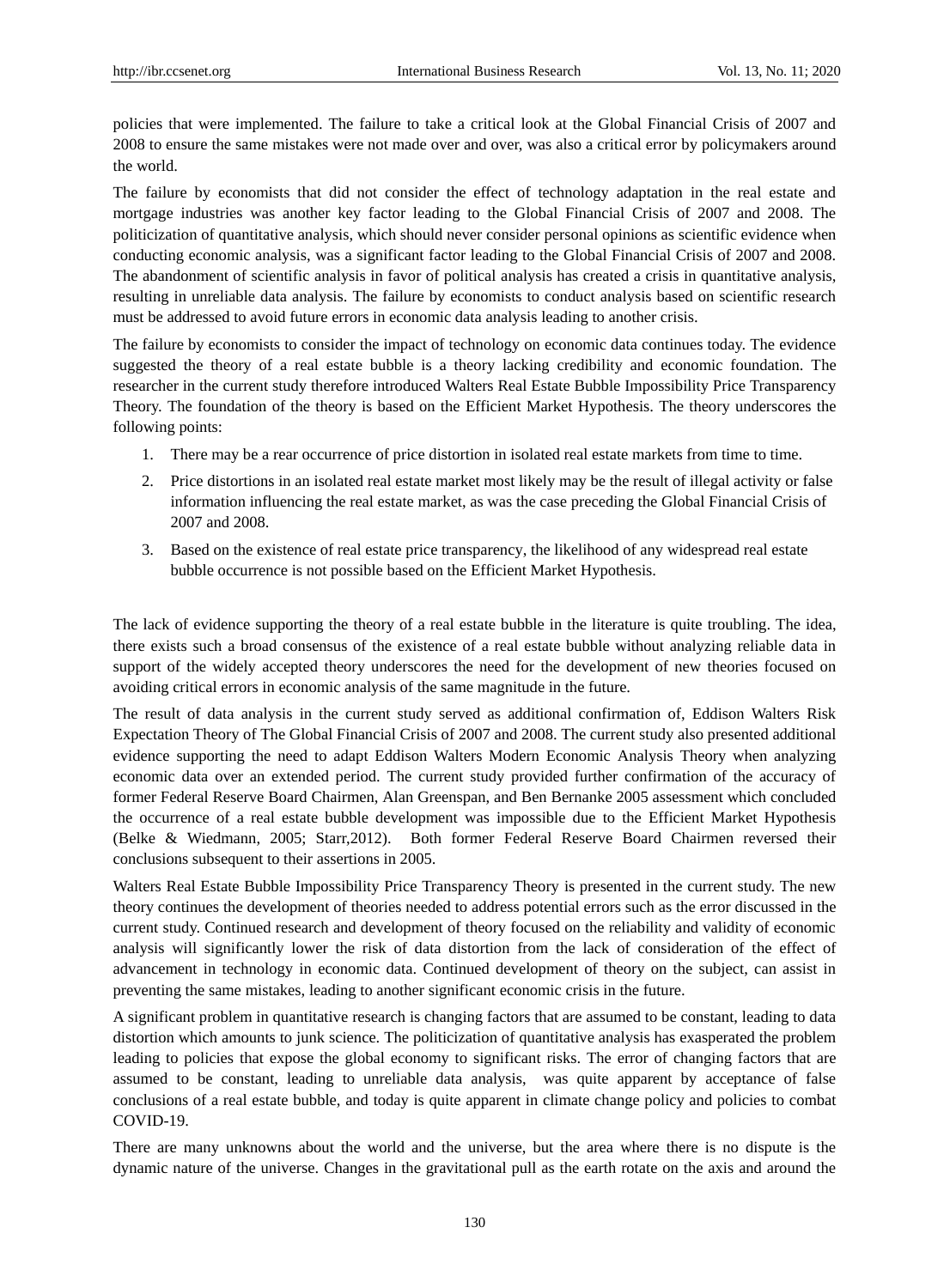sun, planetary alignment, the position of the moon, and the asymmetrical nature of the earth are all factors that result in the occurrence of events in the solar system which can be decades apart. This is due to the constant changes in the universe. Climate change policies are based on assumptions that fail to recognize the dynamic nature of the universe and pretend the universe is static in data analysis. The assumption the factors remain constant result in findings that are not grounded in scientific research.

Data analysis and developed policies aimed at reversing climate change based on false assumptions, significantly increasing risk to the global economy. Analysis of climate change fails to consider changing factors at work in the universe. A common error made by researchers analyzing climate change is another example of data distortion resulting from the lack of consideration of changing factors, which is the same error that resulted in the false conclusion of a real estate bubble preceding the Global Financial Crisis of 2007 and 2008. The commitment of significant resources away from priorities with the potential of significant efficiency gains throughout the global economy, along with the adaptation of policies that significantly decrease efficiency in favor of combating climate change is misguided. The assumption of all else being equal is a significant error and another example of false information that can have significant consequences for the global economy.

There are also significant questions regarding the reliability and validity of analysis on COVID-19 data resulting from changing factors assumed to be constant, resulting in policies based on false information. Changing factors such as the health of a population resulting from changes in the diet and other behaviors which are more or less acceptable from country to country, the difference in population density, and climate changes are all changing factor which has been assumed to be constant that can have a significant effect on the spread. The assumption changing factors are constant in the case of COVID-19 is the very same error that led to the false conclusion of a real estate bubble preceding the Global Financial Crisis of 2007 and 2008.

The researcher in the current study announces the development of Walters and Djokic Quantitative Analysis Factor Distortion Theory. The goal of the theory is to address changing factors assumed to be constant in quantitative research analysis with significant potential to distort the findings from data analysis that is currently ignored by researchers. The theory states the following:

- 1. It is a significant error to assume changing factors are constant in quantitative analysis.
- 2. The assumption of changing factor to be constant ignores a key principle of quantitative analysis on which conclusions from data analysis are based which is, "all else being equal".
- 3. Changing factors assumed to be constant in quantitative analysis result in significant data distortion resulting in a lack of reliability and validity of finding in quantitative research.

In the upcoming study, Walters and Djokic Quantitative Analysis Factor Distortion Theory will continue the development of steps to be taken in the literature to address changing factors assumed to be constant with the potential to cause data distortion errors in quantitative research.

## **8. Areas of Future Research**

The are several areas that must be considered for future studies. Recent politicization of quantitative data analysis has ignored key factors critical to scientific research, which can significantly distort the findings from data analysis resulting in false conclusions. The reliability and validity of quantitative data analysis require researchers to account for changing factors. Changing factors that are assumed to be constant in quantitative research is a significant error. Future research aimed at addressing the reliability and validity of quantitative data analysis is required. The widespread acceptance of the theory of a real estate bubble by policymakers around the world and the implementation of policies similar to TARP, which was implemented by policymakers without investigation to gain an understanding of the true nature of the Global Financial Crisis of 2007 and 2008, is an area of research for future studies. Future research aimed at accurately reflecting the true nature of the Global Financial Crisis of 2007 and 2008 and the significant economic policy errors by policymakers around the world in response to a real estate bubble that did not exist is also needed.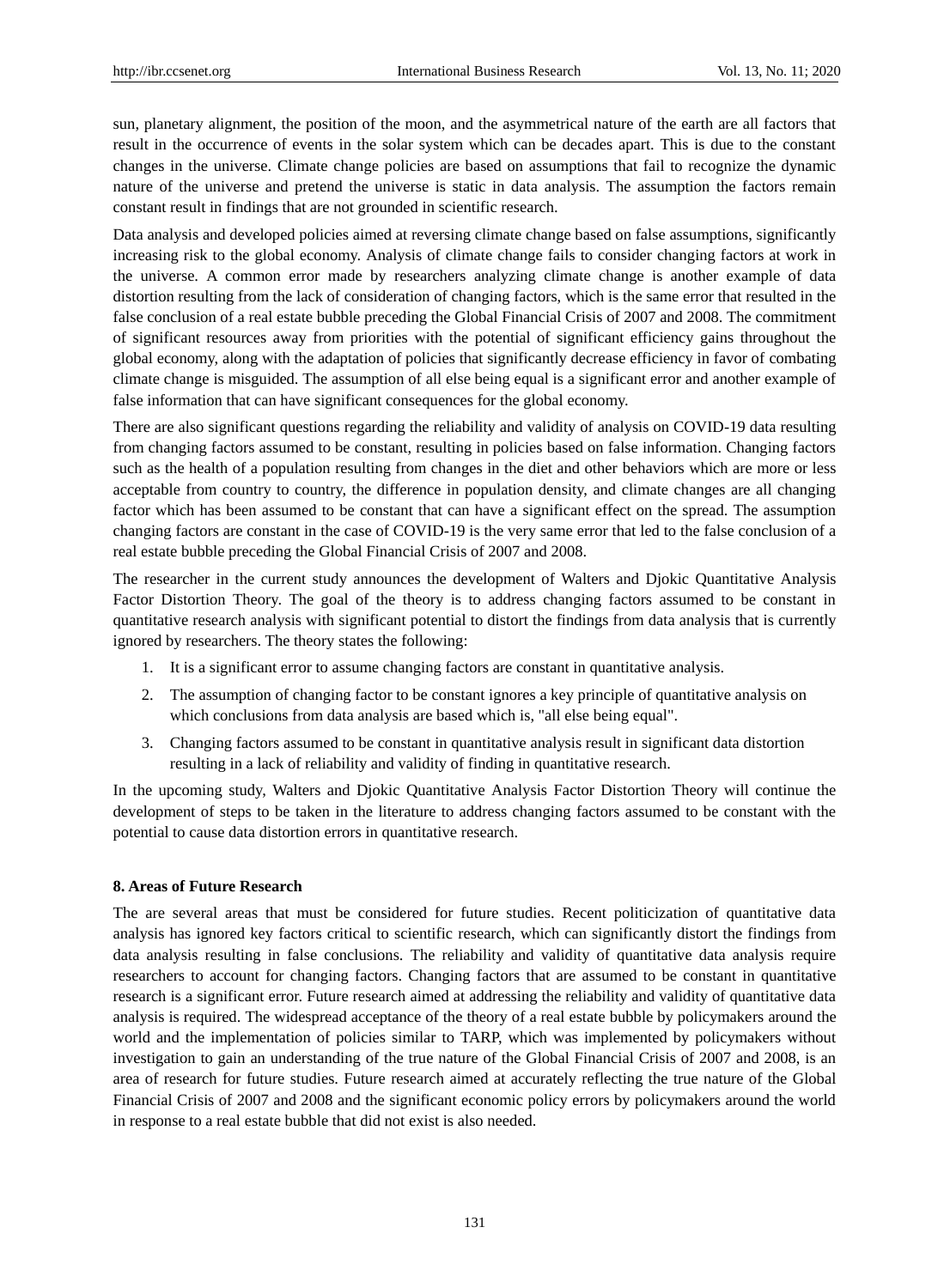#### **9. Conclusion**

Based on the result of data analysis the evidence suggested, growth in home purchase price for developed countries preceding the Global Financial Crisis of 2007 and 2008, resulted from increased demand for homes. The increased demand for homes was due to the adaptation of technology in the real estate industry and the mortgage industry. The move to online listings and online mortgage loan applications, along with automated underwriting between 1995 and 1999 shifted the demand curve for homes.

There are continued claims of the existence of real estate bubbles in many countries around the world today. The claims are based on the lack of understanding of the significant impact of advancement in technology on the increased demand for homes, along with the impact of economic policies that stifled home inventory levels that was aimed at a real estate bubble that did not exist. The lack of understanding resulted in an almost complete shutdown of real estate development for several years subsequent to the Global Financial Crisis of 2007 and 2008. The shutdown occurred just as demand in housing markets around the world was entering a rapid growth stage from the significant increase in demand, which is very common following changes due to innovation in many industries.

The lasting effect of the false conclusion of a real estate bubble and the effect on economies around the world resulting from the false media narrative is very significant. The failed economic policies aimed at solving a real estate bubble that did not exist have resulted in an even greater acceleration of growth in home purchase prices. The rapid acceleration in the growth of home purchase price is due to the significant increase in demand for homes, along with inadequate levels of housing to meet demand in many countries around the world.

The combination of the increase in demand for homes and the shortage in home inventory levels have become a potential looming housing crisis for moderate-income families in many countries around the world. Due to market forces, there has been a rapid acceleration of the increase in home purchase prices resulting from a significant shortage in home inventories. Many economists in countries around the world have made the same error, falsely concluding the existence of a real estate bubble today. The shortage in home inventory has

significantly increased the cost of rental housing. The current housing situation has exposed a potential housing crisis for moderate-income families in many countries around the world. The looming housing crisis for moderate-income families priced out of the housing market is a challenge requiring immediate attention from policymakers. Failure of action by policymakers to address challenges associated with the significant increase in the cost of housing, as the world address challenges associated with Covid-19, could result in a significant worldwide homeless crisis.

The lack of understanding of the impact of technology on home purchase price was a significant error leading to the Global Financial Crisis of 2007 and 2008. The early-stage adaptation of widespread use of technology through the economy dates back about two and a half decades. The recent widespread incorporation of technology across the global economy has resulted in very few experts possessing a deeper understanding of the significant effect of advancement in technology on the economy. Significant research is needed in the area to gain a deeper understanding of the disruptive nature of advancement in technology that continues to drastically alter the sharing of information throughout the economy today.

The overwhelming evidence of correlation for the independent variable representing advancement in technology, and the dependent variable representing home purchase price uncovered evidence suggesting, advancement in technology was the most significant factor causing the significant increase in home purchase price in developed countries around the world preceding the Global Financial Crisis of 2007 and 2008. The current study concluded, there is no possibility of the existence of widespread real estate bubbles in real estate markets resulting from price transparency.

Walters Real Estate Bubble Impossibility Price Transparency Theory was presented in the current study due to overwhelming evidence which suggested, the existence of a false conclusion of a real estate bubble preceding the Global Financial Crisis of 2007 and 2008. The result of data analysis on home purchase price in fifteen developed countries around the world in the current study, in addition to data analysis on home purchase price in the United States in previous studies, resulted in the findings, no real estate bubble existed in the total of sixteen developed countries with a rapid increase in home purchase price around the world during the period preceding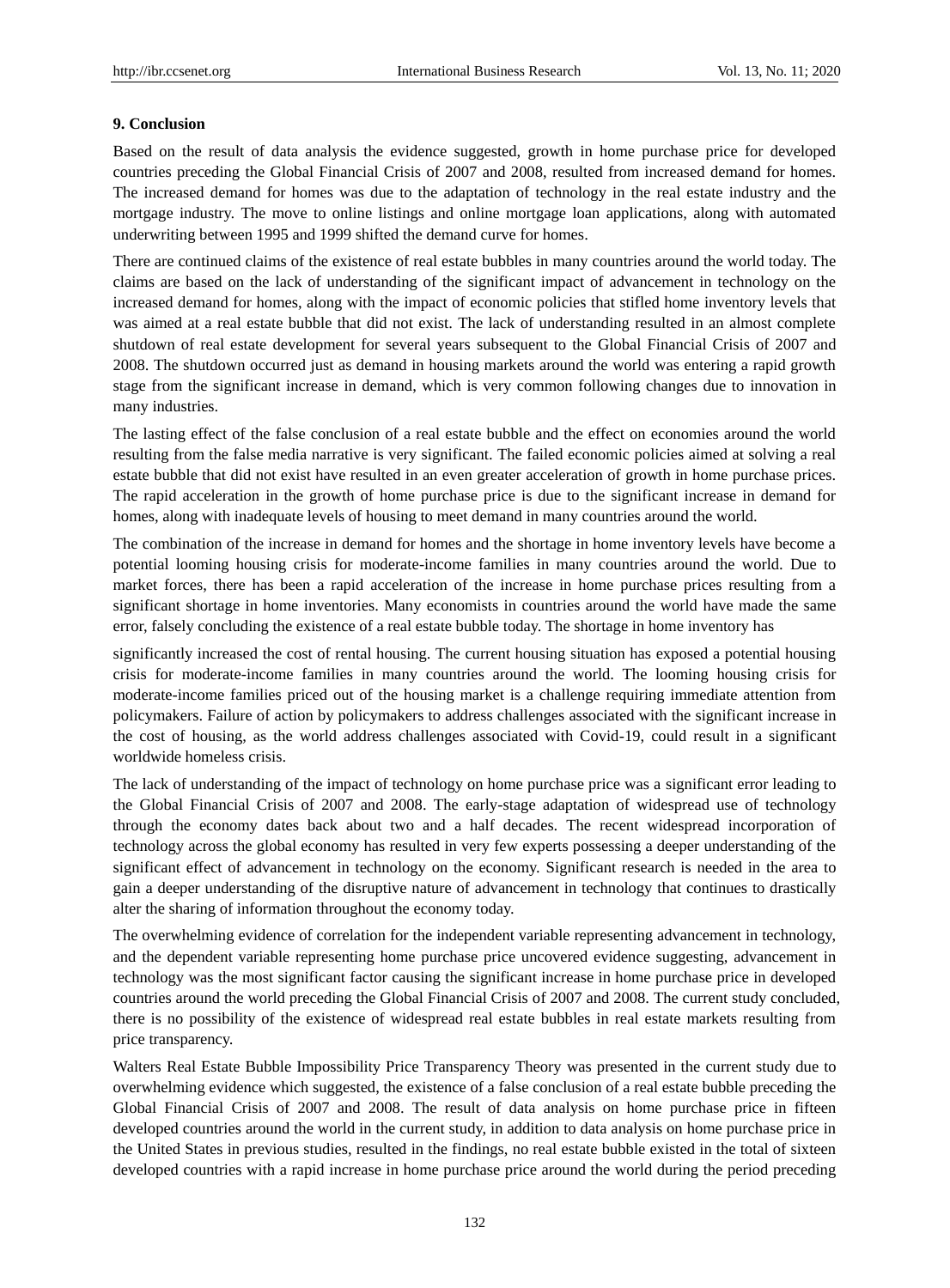the Global Financial Crisis of 2007 and 2008.

The development of Walters Real Estate Bubble Impossibility Price Transparency Theory was developed to end any dispute that may persist by frequent claims from economists' constant suggestions of the existence of real estate bubbles around the world today. The level of real estate price transparency existing in most countries, especially in developed countries, makes the likelihood of the existence of a real estate bubble impossible. The foundation of Walters Real Estate Bubble Impossibility Price Transparency Theory is based on the Efficient Market Hypothesis. The goal of the new theory is to end false claims of real estate bubbles that persist around the world today. The adaptation of Walters Real Estate Bubble Impossibility Price Transparency Theory will avoid the error of false information of a real estate bubble leading to an economic crisis in the future.

False information of a real estate bubble and predictions of a real estate crash disseminated through mainstream media and social media can be a destructive force with a disastrous effect on the economy around the world. The failure by the media to hold themselves and policymakers to a higher standard resulted in the Global Financial Crisis of 2007 and 2008. The challenge for policymakers is a difficult balancing act of holding the media accountable while protecting the freedom of the press.

The current study exposed an even greater challenge that must address. The challenge is to reduce the risk of the likelihood of another worldwide economic crisis. Collection of data and disproportional control information sharing by a small number of media and technology companies are a problem with significant consequences for the worldwide economy. The limited number of technology companies' dominating control over the world's economy through data collection and information sharing, give these companies greater control of the economy policymakers themselves. The sharing of information is the foundation of the development of the theory of the firm. The firm is the basic building block of the world's economy. Allowing a small group of private industry companies to continue disproportional control of information shared around the world exposes the global economy to significant risk.

The lack of competition for many in the technology sector, the control of news media organizations by technology companies and recent censorship policies, along fact check policies by individuals with no expertise on the subject matter, adopted by both mainstream media and social media companies, significantly increase the likelihood false information could lead to another worldwide economic crisis. The idea of the current study and previous studies on the Global Financial Crisis of 2007 and 2008 by the current researcher, based on evidence from data collected by government databases, can be censored because the findings of studies fall outside the narrative widely accepted throughout the current literature is very troubling. Steps must be taken to reduce the likelihood of another worldwide economic crisis resulting from false information

An area of concern highlighted by the findings of the current study and other studies by the current researcher, is the potential danger from the expanding role of private-sector technology firms in the economy, with monetary policy through cryptocurrency. Significant risk exists which is associated with diluting control of monetary policy away from central banks to technology sector companies with dominant control over the sharing of information which is the foundation of the economy. The European Debt Crisis should serve as an example of the risk associated with countries that do not have full control of a central bank and monetary policy as a tool to stabilize economies. The potential lack of full control of monetary policy by central banks in favor of allowing cryptocurrency by private sector companies in the technology industry, along with technology companies' control of the economy through the sharing of information put the global economy at significant risk.

The risk exposure to the global economy from the dissemination of false information is substantial. The risk created by consensus on climate change policies developed based on data analysis with false assumptions amounts to junk science, with significant economic risk to the global economy. Significant resources along with policies aimed at reversing climate change with very little evidence presented on the effectiveness have the potential to cripple economies, leading to an economic crisis. A significant error made in data analysis on climate change, and COVID-19 is the assumption, changing factors remain constant. The error is the same error that led to the false conclusion of a real estate bubble preceding the Global Financial Crisis of 2007 and 2008.

Lessons learned from the Global Financial Crisis of 2007 and 2008 can assist in preventing another worldwide economic crisis in the future, but swift action must be taken by policymakers to reduce the risk associated with the dissemination of false information throughout the economy. Lessons from the financial crisis should serve as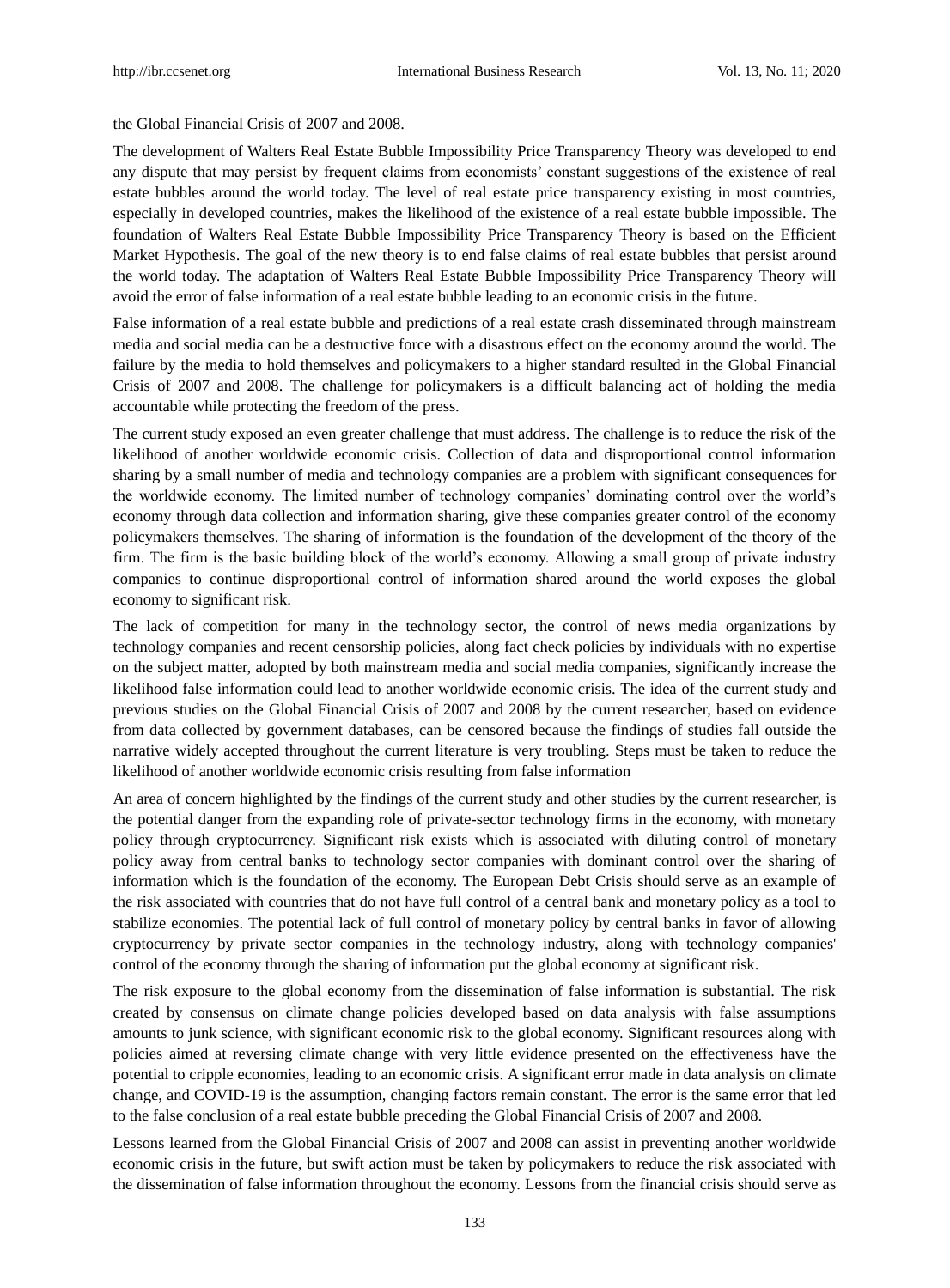an example of the critical nature of the need to diversify the sharing of information throughout the economy and the devastation that can result from false information. The current study has established there is a significant contribution that can be gained from dissenting ideas falling outside the consensus of the mainstream. The sharing of accurate information is such a critical factor in the economic well-being of the global economy, steps must be taken to limit risk from false information causing a future global economic crisis.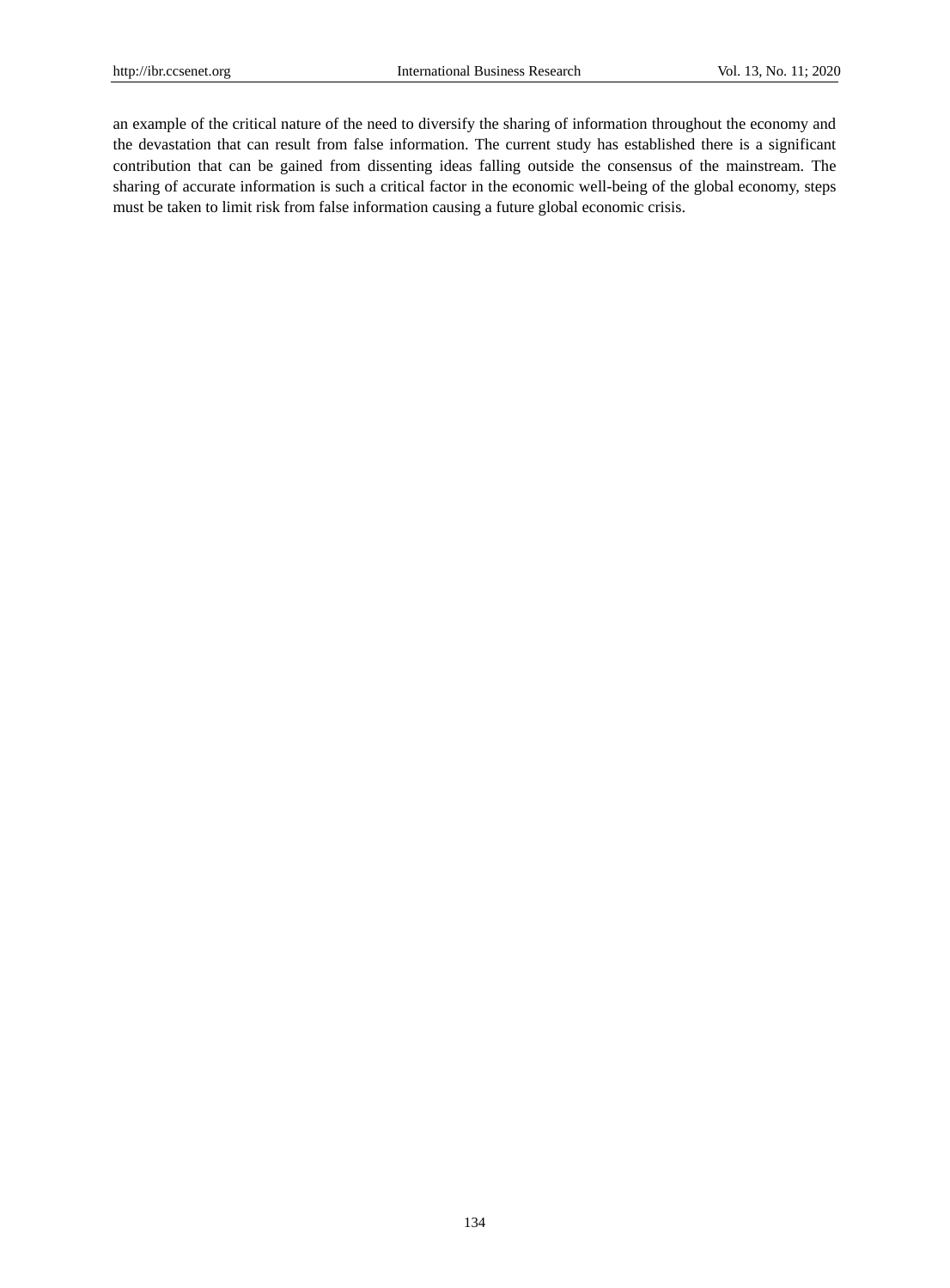## **References**

- Agarwal, R., & Bayus, B. (2002). The market evolution and sales takeoff of product innovations. *Management Sci., 48*(8), 1024-1052. https://doi.org/10.1287/mnsc.48.8.1024.167
- Belke, A., & Wiedmann, M. (2005). Boom or bubble in the US real estate market? *Inter economics*, *40*(5), 273-284. https://doi.org/10.1007/s10272-005-0157-0
- Chen, J., & Hobbs, P. (2003). Global Real Estate Risk Index. *The Journal of Portfolio Management. Special Real Estate Issue*, 66-75. https://doi.org/10.3905/jpm.2003.319908
- Gholipour, H. F., [Tajaddini,](https://scholar.google.com/citations?user=SpDVINoAAAAJ&hl=en&oi=sra) R., & Pham T. (2020). Real estate market transparency and default on mortgage. *[Research in International Business and Finance](https://www.sciencedirect.com/science/journal/02755319)*, *53*. https://doi.org/10.1016/j.ribaf.2020.101202
- Hyatt, A. (2020) Investment transactions and capital structure among U.S. commercial banks: The TARP factor. *ProQuest Dissertations Publishing*, 2020. Retrieved from https://search.proquest.com/openview/08c4ace7db13b7c1363e7062ad61458b/1?pq-origsite=gscholar&cbl= 18750&diss=y
- Kahai, S. K., Sara, T. S., & Kahai, P. S. (2011). Off-Shoring and outsourcing. *Journal of Applied Business Research (JABR), 27*(1).<https://doi.org/10.19030/jabr.v27i1.915>
- Muhanna, W. A. (2000). E-Commerce in the real estate brokerage industry. *Journal of Real Estate Practice and Education*, *3*(1), 1-16. https://doi.org/10.1080/10835547.2000.12091570
- OECD.org. (2020). *Organisation for Economic Co-operation and Development.* Retrieved from https://data.oecd.org/price/housing-prices.htm
- Starr, M. A. (2012). Contributions of economists to the housing-price bubble. *Journal of Economic Issues*, *46*(1), 143-171. https://doi.org/10.2753/JEI0021-3624460106
- Straka, J. W. (2000). A shift in the mortgage landscape: The 1990's move to automated credit evaluations. *Journal of Housing Research, 11*(2), 207-231. Retrieved from <https://pdfs.semanticscholar.or/38ce/5ff03c453f2594251dec35203b3891dcedaf.pdf>
- Walters, E. T. (2018). *Changes in FDI inflows and economic growth and the effect on exports: The aftermath of The Global Financial Crisis of 2007 and 2008* (Order No.10976977). Retrieved from https://search.proquest.com/docview/2135243535?accountd=35796
- Walters, E. T. (2019). Growth in home purchase price preceding crisis explained by technology advancement: Eddison Walters Risk Expectation Theory of The Global Financial Crisis of 2007 and 2008 confirmed. *Journal of International Business and Economics, 7*(2), 140-153. Published by American Research Institute for Policy Development. https://doi.org/10.15640/jibe.v7n2a15
- Walters, E. T. (2020). Eddison Walters Modern Economic Analysis Theory: Building on the Eddison Walters Risk Expectation Theory of The Global Financial Crisis of 2007 and 2008. *Archives of Business Research*, *8*(6), 118-126. https://doi.org/10.14738/abr.86.8399
- Walters, E. T. (2020B). Impact of advancement in technology, false conclusion of real estate bubble, record low mortgage delinquency irresponsible media, U.S. economic policy disaster: Evidence supporting Eddison Walters Risk Expectation Theory of The Global Financial Crisis of 2007 and 2008. *International Business Research*, *13*(7), 224-235. https://doi.org/10.5539/ibr.v13n7p224
- Walters, E. T. (2020C). Increase in consumer debt preceding crisis due to advancement in technology, further evidence supporting the idea no real estate bubble existed preceding crisis presented by Eddison Walters Risk Expectation Theory of The Global Financial Crisis of 2007 and 2008: The case for Eddison Walters Modern Economic Analysis Theory. *International Business Research*, *13*(9), 122-122. https://doi.org/10.5539/ibr.v13n9p122
- Walters, E., & Djokic, B. (2019). No real estate bubble preceding global financial crisis: Eddison Walters Risk Expectation Theory of The Global Financial Crisis of 2007 and 2008, *Journal of International Business and Economics, 7*(2), 1-11. Published by American Research Institute for Policy Development. https://doi.org/10.15640/jibe.v7n2a1